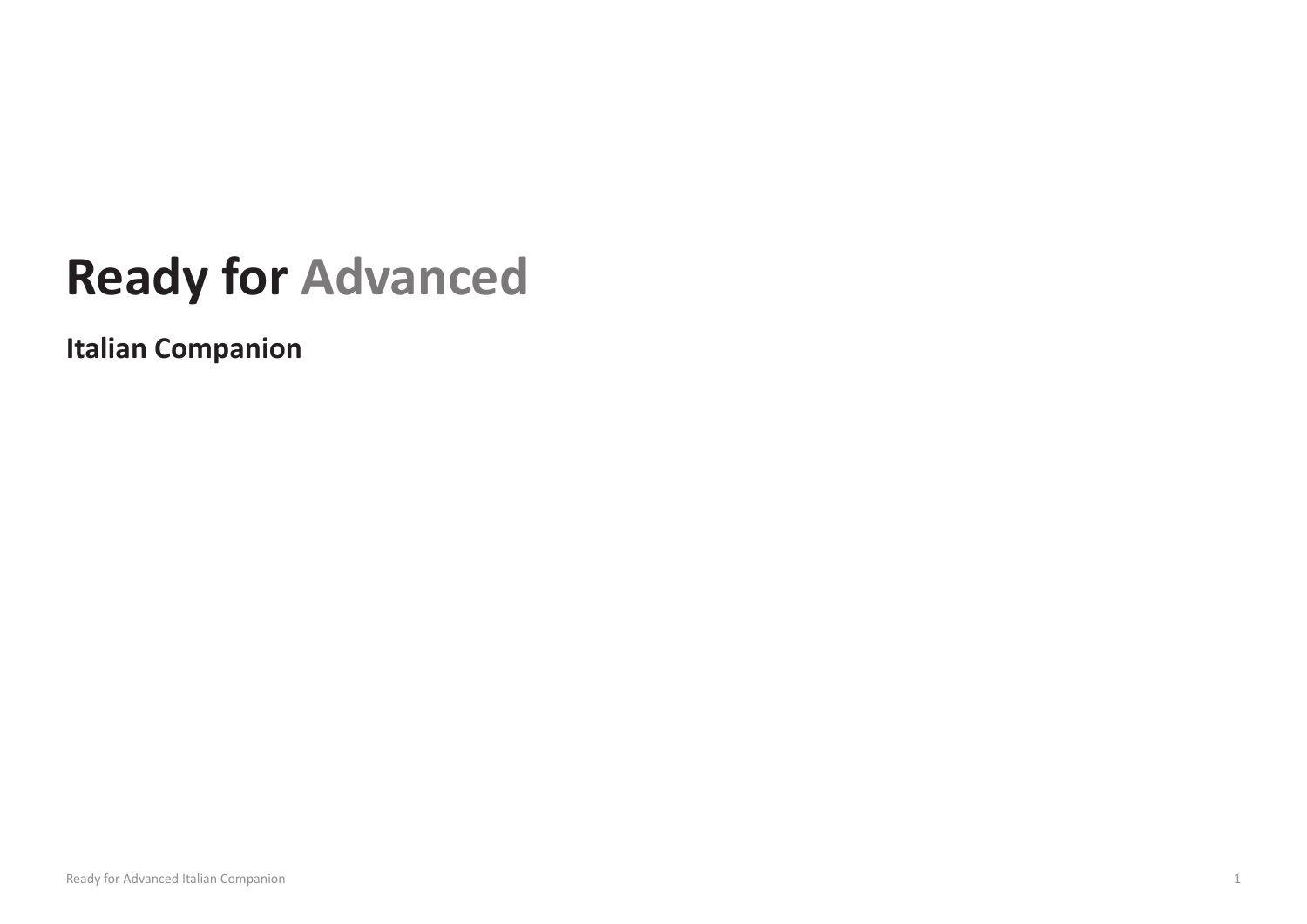| <b>English</b>                       | Italian                    |
|--------------------------------------|----------------------------|
| UNIT <sub>1</sub>                    | UNITÀ 1                    |
| combat                               | combattere                 |
| come up against                      | scontrarsi con             |
| confront                             | affrontare                 |
| encounter                            | incontrare                 |
| face                                 | affrontare                 |
| face up to<br>a problem              | fronteggiare un problema   |
| resolve                              | risolvere                  |
| rise above                           | occuparsi di               |
| run into                             | imbattersi in              |
| sort out                             | sbrogliare                 |
| tackle                               | affrontare                 |
|                                      |                            |
| a common                             | comune                     |
| a major                              | serio                      |
| a minor                              | marginale                  |
| a potential                          | potenziale                 |
| problem<br>a recurrent               | ricorrente                 |
| a serious                            | grave                      |
| a tough                              | difficile                  |
| a trivial                            | di poco conto              |
| an unexpected                        | inaspettato                |
| an urgent                            | urgente                    |
|                                      |                            |
| <b>B Challenges and achievements</b> | <b>B</b> Sfide e risultati |
| accept                               | accettare                  |
| face                                 | affrontare                 |
| pose                                 | presentare                 |
| a challenge<br>present               | proporre                   |
| rise to                              | accogliere                 |
| take up                              | accettare                  |
|                                      |                            |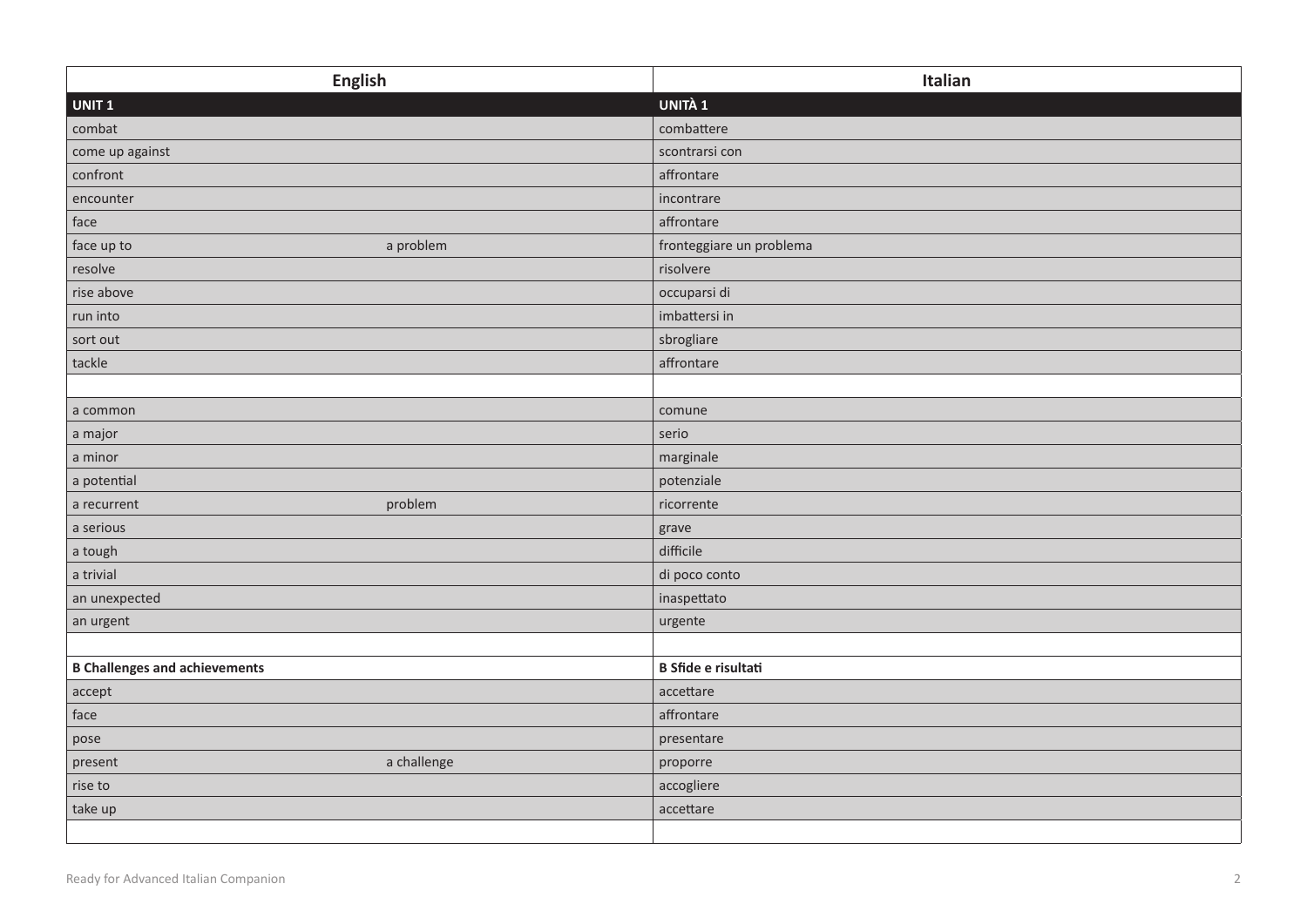| <b>English</b>         | Italian             |
|------------------------|---------------------|
| a daunting             | scoraggiante        |
| an exciting            | emozionante         |
| a formidable           | formidabile         |
| challenge<br>a major   | importante          |
| a new                  | nuova               |
| a serious              | difficile           |
|                        |                     |
| improve                | incrementare        |
| increase               | aumentare           |
| lack<br>motivation     | non avere           |
| lose                   | perdere             |
| strengthen             | rafforzare          |
|                        |                     |
| high/strong            | elevata/forte       |
| low/poor               | bassa/poca          |
| motivation<br>personal | personale           |
| political              | politica            |
| $\mathsf{staff}$       | del personale       |
| student                | dello studente      |
|                        |                     |
| achieve                | ottenere            |
| be assured of          | essere convinto del |
| deserve                | meritare            |
| enjoy<br>success       | godersi             |
| guarantee              | garantire           |
| meet with              | avere               |
| be a/an great          | essere un           |
| huge                   | enorme              |
| overnight<br>success   | improvviso          |
| resounding             | strepitoso          |
| roaring                | stratosferico       |
|                        |                     |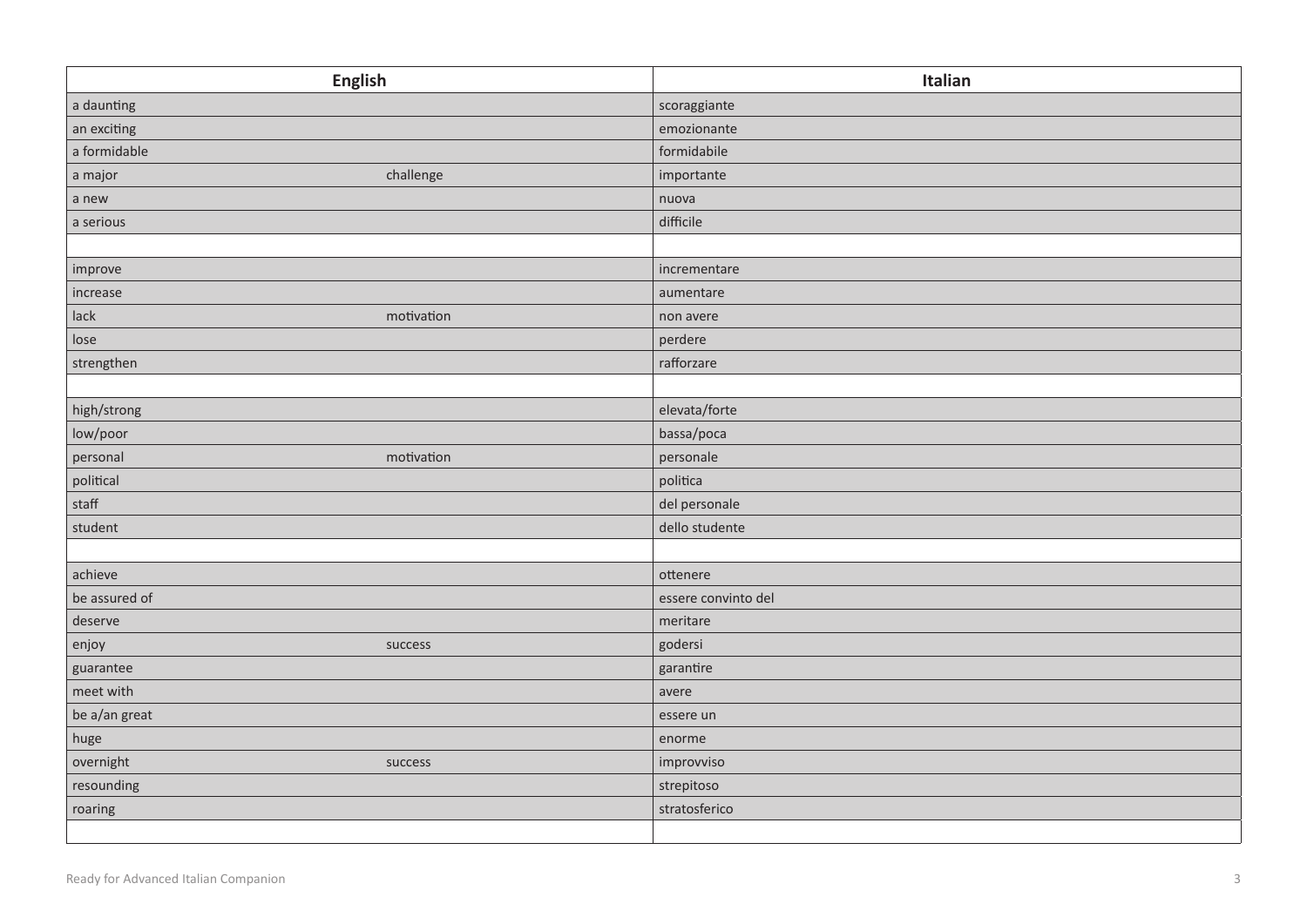| <b>English</b>              | Italian             |
|-----------------------------|---------------------|
| admit                       | ammettere           |
| be doomed to                | essere condannato a |
| be resigned to              | essere rassegnato a |
| failure<br>end in           | concludersi con     |
| meet with                   | registrare          |
| result in                   | dare origine a      |
|                             |                     |
| complete                    | completo            |
| continued                   | costante            |
| dismal<br>failure           | rovinoso            |
| inevitable                  | inevitabile         |
| total                       | totale              |
|                             |                     |
| achieve                     | realizzare          |
| fulfil                      | soddisfare          |
| ambition<br>have an         | avere               |
| pursue                      | perseguire          |
| realize                     | realizzare          |
| a burning                   | smodata             |
|                             |                     |
| my greatest                 | la mia più grande   |
| a lifelong                  | eterna              |
| ambition<br>my main         | la mia principale   |
| a personal                  | personale           |
| a secret                    | segreta             |
|                             |                     |
| a great                     | grande              |
| a major                     | importante          |
| an outstanding              | eccezionale         |
| a remarkable<br>achievement | notevole            |
| a scientific                | scientifico         |
| a sporting                  | sportivo            |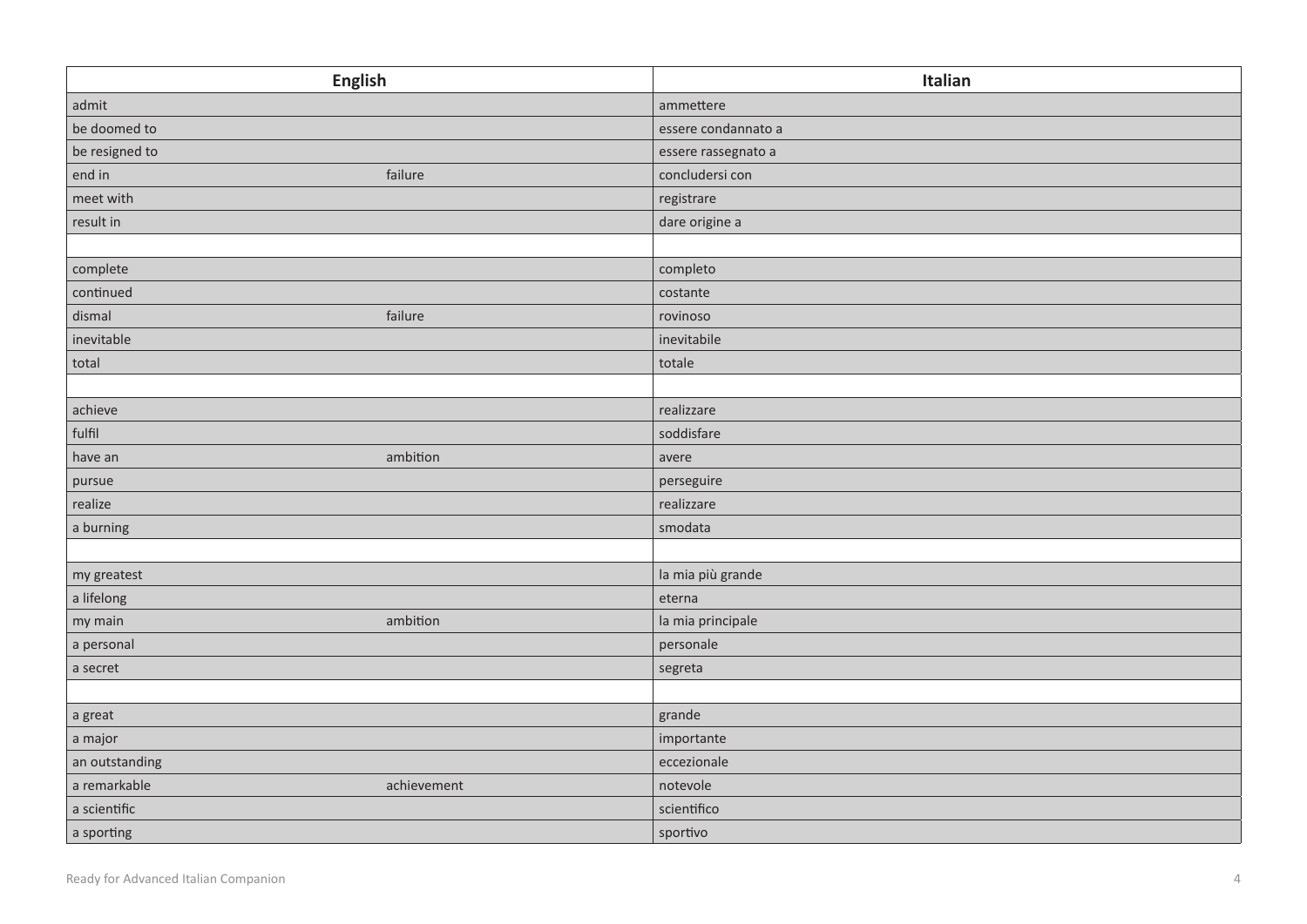| <b>English</b>                                                        |             | Italian                                          |
|-----------------------------------------------------------------------|-------------|--------------------------------------------------|
| a technological                                                       |             | tecnologico                                      |
|                                                                       |             |                                                  |
|                                                                       | chance      |                                                  |
| There's every/little/no                                               | likelihood  | C'è una buona/bassa/Non c'è nessuna              |
|                                                                       | possibility |                                                  |
|                                                                       |             |                                                  |
|                                                                       | distinct    |                                                  |
|                                                                       | faint       |                                                  |
|                                                                       | good        |                                                  |
|                                                                       | real        |                                                  |
| There's a (very)                                                      | realistic   | C'è una                                          |
|                                                                       | remote      |                                                  |
|                                                                       | slight      |                                                  |
|                                                                       | strong      |                                                  |
|                                                                       |             |                                                  |
|                                                                       | every       |                                                  |
|                                                                       | a fair      |                                                  |
|                                                                       | a good      |                                                  |
| They have/stand                                                       | little      | Avere una                                        |
|                                                                       | no          |                                                  |
|                                                                       | an outside  |                                                  |
|                                                                       | a slim      |                                                  |
|                                                                       |             |                                                  |
| She is bound/certain/sure to do it                                    |             | È determinata a/sicura di farlo                  |
| She is highly likely to do it.                                        |             | È molto probabile che lo faccia.                 |
| She may/might/could well do it.                                       |             | Potrebbe benissimo farlo.                        |
| She could easily/conceivably do it.                                   |             | È plausibile che lo faccia.                      |
| She is hardly likely to do it.                                        |             | È improbabile che lo faccia.                     |
| She is highly unlikely to do it.                                      |             | È estremamente improbabile che lo faccia.        |
| It is highly likely/probably/unlikely/improbably<br>that she'll do it |             | È possibile/probabile/improbabile che lo faccia. |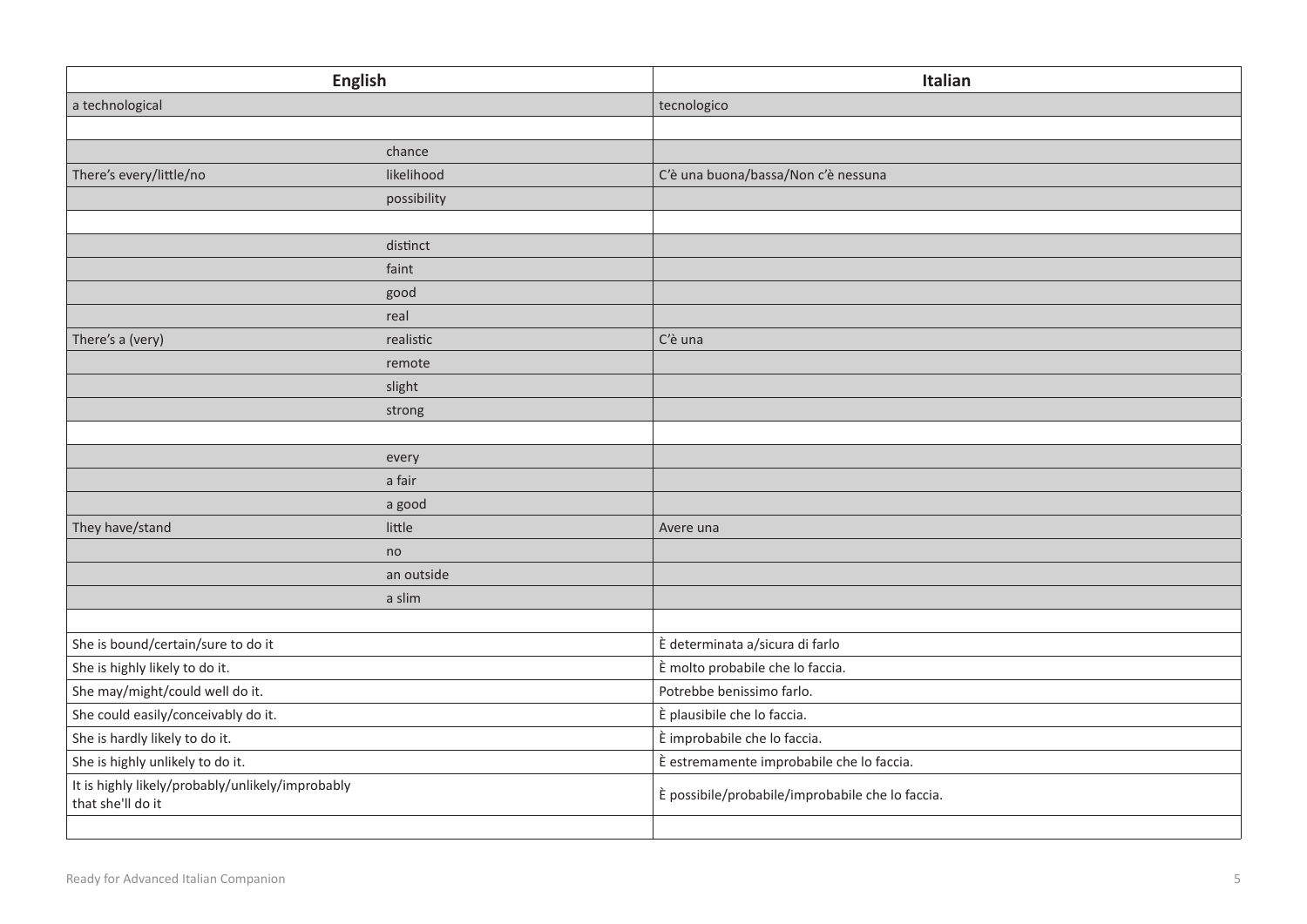| <b>English</b>                        |                          | Italian                        |
|---------------------------------------|--------------------------|--------------------------------|
| We are going to investigate/look into |                          | Stiamo esaminando/verificando  |
| One cannot ignore/rule out/exclude    | the possibility that /of | Non si può ignorare/escludere  |
| You should not overlook               |                          | Non bisogna lasciarsi sfuggire |
| In order to reduce                    |                          | Per ridurre                    |
|                                       |                          |                                |
| UNIT <sub>2</sub>                     |                          | <b>UNITÀ 2</b>                 |
| Changes                               |                          | Cambiamenti                    |
| Verbs and nouns                       |                          | Verbi e sostantivi             |
| bring about a                         |                          | essere fautore di              |
| call for a                            |                          | richiedere                     |
| cope with                             |                          | gestire                        |
| introduce a                           | change                   | introdurre                     |
| lead to a                             |                          | determinare                    |
| resist                                |                          | opporsi a                      |
| welcome a                             |                          | accogliere                     |
| witness a                             |                          | osservare                      |
|                                       |                          |                                |
| adapt to                              | a change                 | adeguarsi a                    |
| adjust to                             | a college                | ambientarsi/abituarsi a        |
|                                       | life                     |                                |
|                                       | a new job                |                                |
|                                       |                          |                                |
| adjust                                | clothing/                | regolare/sistemare             |
|                                       | /the volume              |                                |
|                                       | the height of            |                                |
|                                       |                          |                                |
| alter                                 | plans                    | cambiare                       |
|                                       | clothes                  |                                |
|                                       | your appearance          |                                |
|                                       |                          |                                |
| amend                                 | a law                    | modificare                     |
|                                       | a document               |                                |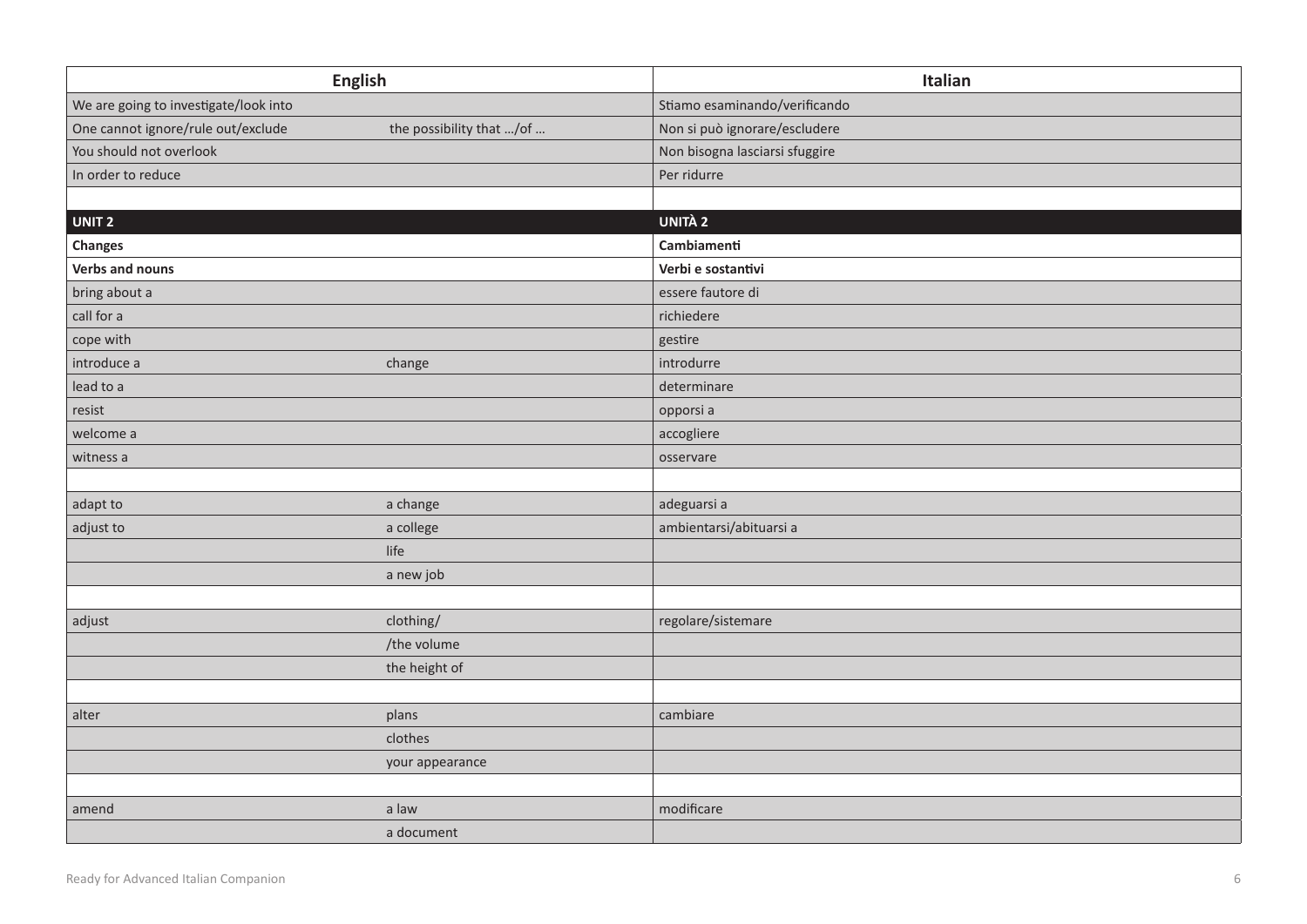|           | <b>English</b>           | Italian                         |
|-----------|--------------------------|---------------------------------|
|           |                          |                                 |
| change    | places                   | cambiare                        |
|           | the subject              |                                 |
|           | your mind                |                                 |
|           | your tune                |                                 |
|           | your ways                |                                 |
|           |                          |                                 |
| convert   | a building               | trasformare/cambiare/convertire |
|           | money                    |                                 |
|           | to a religion            |                                 |
|           |                          |                                 |
| modify    | your behaviour           | cambiare/modificare             |
|           | your language            |                                 |
|           | a design                 |                                 |
|           |                          |                                 |
|           | the blame                | addossare                       |
| shift     | the responsibility       |                                 |
|           | No English equivalent    |                                 |
|           |                          |                                 |
| switch    | sides                    | cambiare                        |
|           | TV channels              |                                 |
|           | over to a new currency   |                                 |
|           |                          |                                 |
| transfer  | money to another account |                                 |
|           | to a team/department     | trasferire                      |
|           |                          |                                 |
| transform | the appearance           |                                 |
|           | the character            | trasformare                     |
|           |                          |                                 |
|           |                          |                                 |
| vary      | your diet                | variare/diversificare           |
|           | the menu                 |                                 |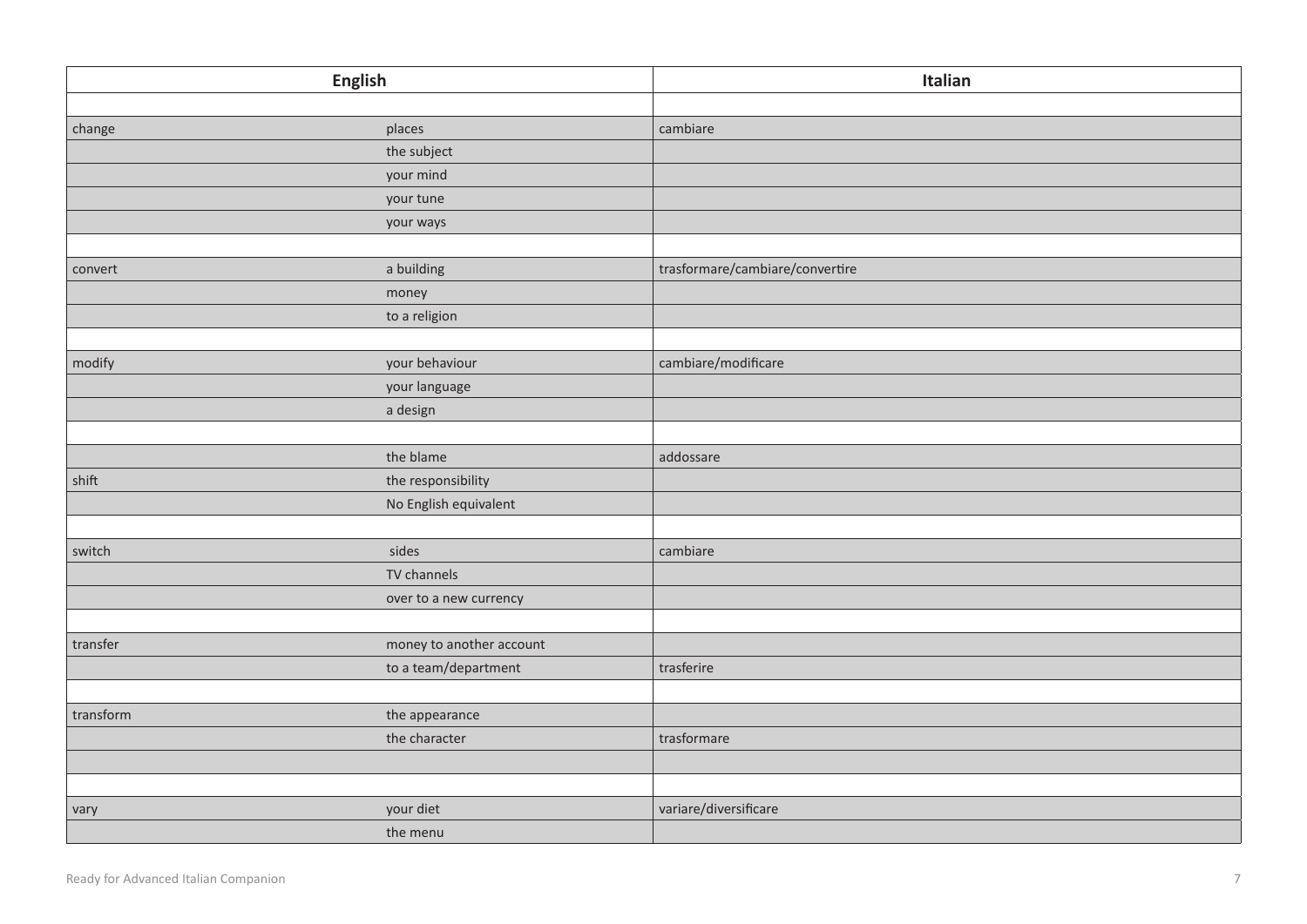| English              |               | Italian                |
|----------------------|---------------|------------------------|
|                      | your routine  |                        |
|                      | in price      |                        |
|                      |               |                        |
| Verbs and adverbs    |               | Verbi e avverbi        |
| adapt to             | automatically | adeguarsi a/regolare   |
| adjust               | easily        |                        |
|                      | effortlessly  |                        |
|                      | completely    |                        |
|                      | dramatically  |                        |
|                      |               |                        |
|                      | slightly      |                        |
| change               | drastically   | cambiare               |
|                      | overnight     |                        |
|                      | significantly |                        |
|                      |               |                        |
| modify               | slightly      | modificare             |
|                      | substantially |                        |
|                      | subtly        |                        |
|                      |               |                        |
| transform            | completely    | trasformare            |
|                      | instantly     |                        |
|                      | radically     |                        |
|                      |               |                        |
| vary                 | considerably  | variare                |
|                      | greatly       |                        |
|                      | widely        |                        |
|                      |               |                        |
| Adjectives and nouns |               | Aggettivi e sostantivi |
| a dramatic           |               | drastico               |
| economic             |               | economico              |
| a far-reaching       |               | su vasta scala         |
| a pleasant           |               | positivo               |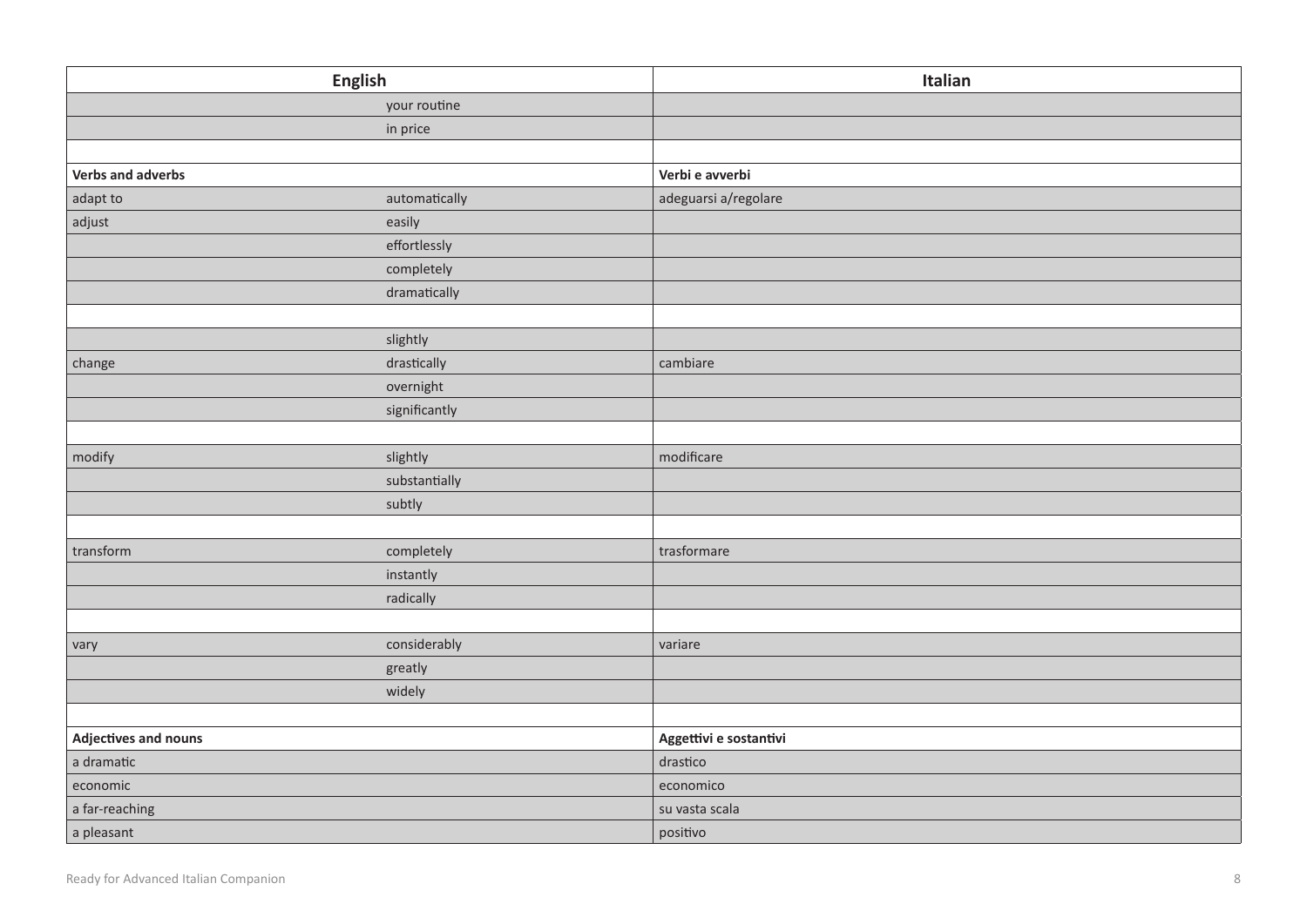| <b>English</b>                |                       | Italian                                 |
|-------------------------------|-----------------------|-----------------------------------------|
| political                     |                       | politico                                |
| a refreshing                  | change                | rigenerante                             |
| a significant                 |                       | importante                              |
| social                        |                       | sociale                                 |
| a sudden                      |                       | improvviso                              |
| a sweeping                    |                       | generale                                |
| an unexpected                 |                       | inaspettato                             |
| a welcome                     |                       | auspicato                               |
|                               |                       |                                         |
| <b>Prepositions and nouns</b> |                       | Preposizioni e sostantivi               |
| a change in                   | attitudes             | un cambiamento di/del/degli/della/delle |
|                               | policy                |                                         |
|                               | the law               |                                         |
|                               | a patient's condition |                                         |
|                               | s.b's fortunes        |                                         |
|                               | the weather           |                                         |
|                               |                       |                                         |
| a change of                   | address               | un cambio di                            |
|                               | direction             |                                         |
|                               | government            |                                         |
|                               | heart                 |                                         |
|                               | luck                  |                                         |
|                               | mind                  |                                         |
|                               | mood                  |                                         |
|                               | pace                  |                                         |
|                               | plan                  |                                         |
|                               | scene                 |                                         |
|                               |                       |                                         |
| UNIT <sub>3</sub>             |                       | Unità 3                                 |
| Information                   |                       | Informazioni                            |
| Verbs                         |                       | Verbi                                   |
| access                        |                       | accedere a                              |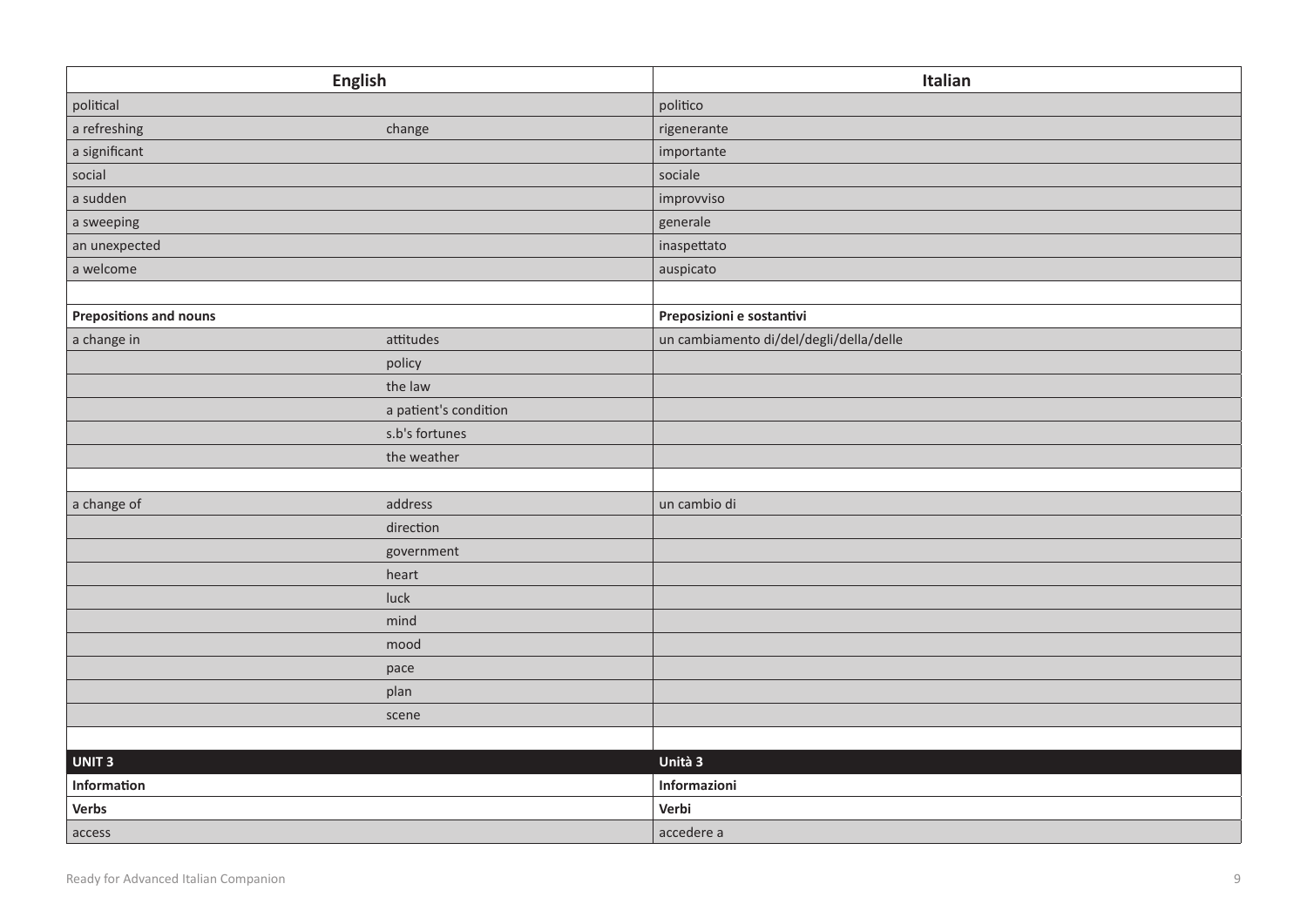| <b>English</b>                   | Italian                   |
|----------------------------------|---------------------------|
| broadcast                        | trasmettere               |
| collect                          | raccogliere               |
| compile<br>information           | organizzare               |
| find                             | trovare                   |
| gather                           | raccogliere               |
| get                              | ricevere                  |
| give                             | dare                      |
| obtain                           | ottenere                  |
| provide                          | fornire                   |
| publish                          | pubblicare                |
|                                  |                           |
| <b>Adjectives</b>                | Aggettivi                 |
| (in)accurate                     | (in)esatte                |
| (un)ambiguous                    | (non) ambigue             |
| (un)biased                       | (in)complete/(im)parziali |
| (un)clear                        | (non) chiare              |
| comprehensive                    | esaurienti                |
| confidential<br>information      | riservate                 |
| limited                          | limitate                  |
| misleading                       | fuorvianti                |
| (ir)relevant                     | (ir) rilevanti            |
| (un)reliable                     | (in)affidabili            |
| up-to-date                       | aggiornate                |
| useful                           | utili                     |
| useless                          | inutili                   |
| vague                            | vaghe                     |
|                                  |                           |
| <b>B</b> Smell                   | <b>B</b> Odore            |
| Verbs                            | Verbi                     |
| detect                           | rilevare                  |
| get rid of                       | liberarsi di              |
| give off<br>a/the smell (of sth) | emanare                   |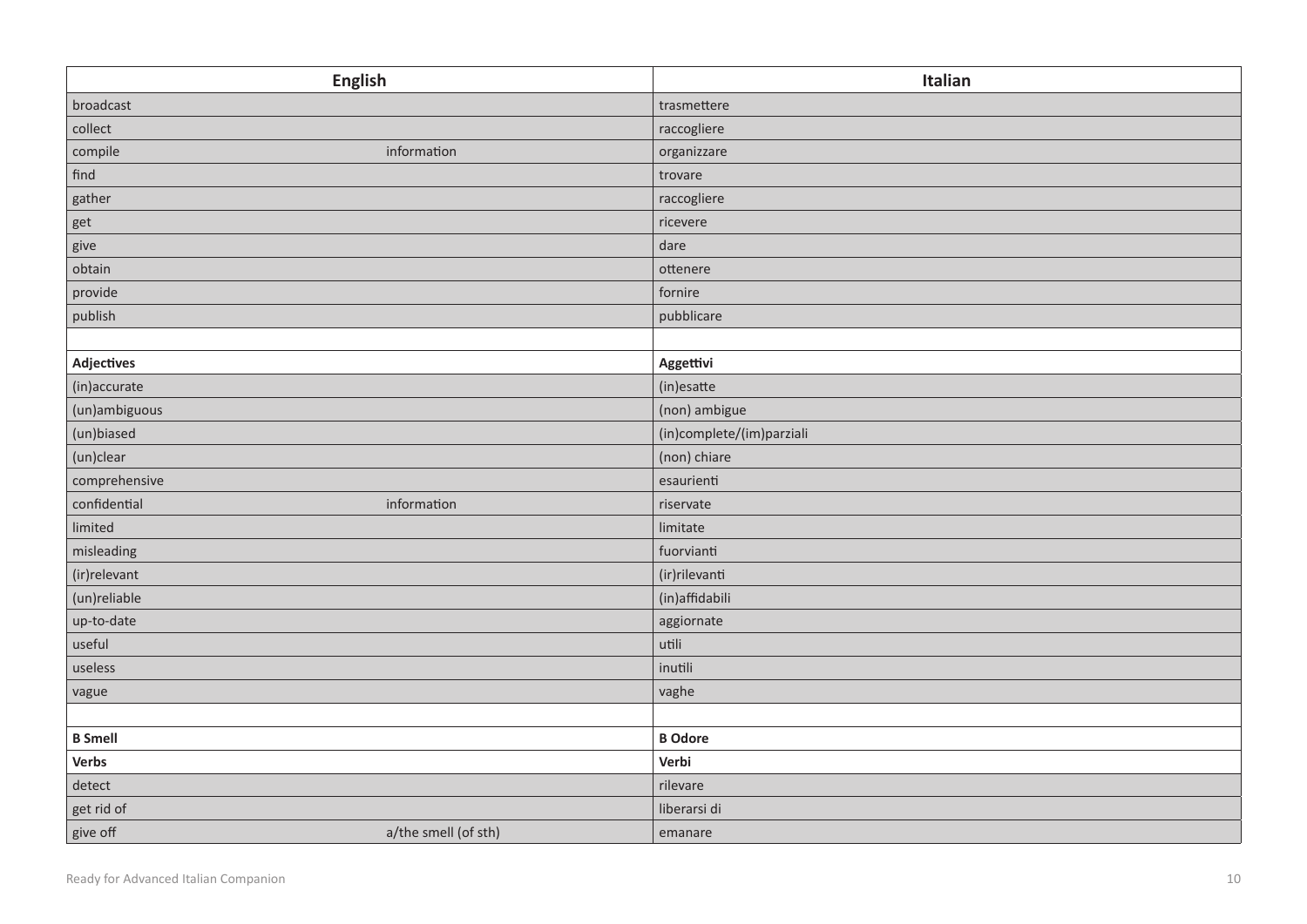| <b>English</b>                | Italian                              |
|-------------------------------|--------------------------------------|
| leave                         | lasciare                             |
| notice                        | avvertire                            |
| remember                      | ricordare                            |
|                               |                                      |
| Adjectives to describe smells | Aggettivi per descrivere gli odori   |
| acrid                         | aspro                                |
| distinct                      | definito                             |
| faint                         | lieve                                |
| foul                          | nauseante                            |
| fresh                         | fresco                               |
| mouth-watering                | invitante                            |
| musty                         | di stantio                           |
| overpowering                  | penetrante                           |
| (un)pleasant                  | (s)piacevole                         |
| pungent                       | pungente                             |
| rancid                        | rancido                              |
| sickly                        | dolciastro                           |
| stale                         | di stantio                           |
| strong                        | forte                                |
| sweet                         | dolce                                |
| unmistakable                  | inconfondibile                       |
|                               |                                      |
| <b>Nouns</b>                  | Sostantivi                           |
| aroma                         | aroma                                |
| fragrance                     | fragranza                            |
| odour                         | puzza                                |
| perfume                       | profumo                              |
| scent                         | odore                                |
| smell                         | odore                                |
| stench                        | tanfo                                |
| smell good/bad                | avere un buon odore/un cattivo odore |
|                               |                                      |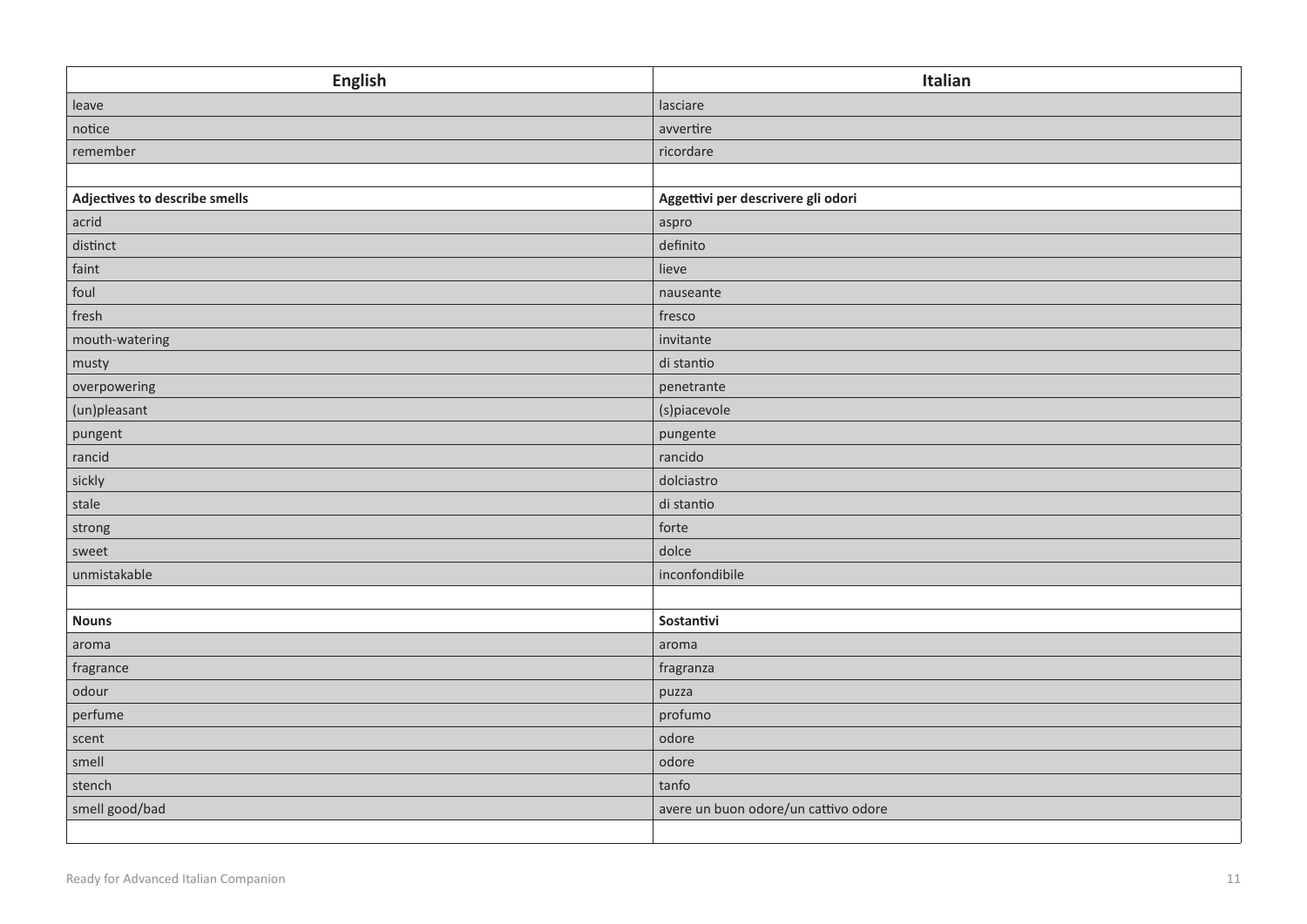| <b>English</b>                                          | Italian                                                        |
|---------------------------------------------------------|----------------------------------------------------------------|
| Adjectives to describe methods and ways of doing things | Aggettivi per descrivere i metodi e i modi di fare<br>qualcosa |
| controversial                                           | discutibile                                                    |
| convenient                                              | opportuno/adatto                                               |
| (un)conventional                                        | (non) convenzionale                                            |
| costly                                                  | dispendioso                                                    |
| cost-effective                                          | redditizio                                                     |
| effective                                               | efficace                                                       |
| efficient                                               | valido                                                         |
| familiar                                                | comune                                                         |
| frustrating                                             | frustrante                                                     |
| handy                                                   | pratico                                                        |
| inexpensive                                             | poco costoso                                                   |
| ingenious                                               | ingegnoso                                                      |
| innovative                                              | originale                                                      |
| novel                                                   | inedito                                                        |
| obsolete                                                | antiquato                                                      |
| old-fashioned                                           | all'antica                                                     |
| persuasive                                              | convincente                                                    |
| rapid                                                   | veloce                                                         |
| (un)reliable                                            | (in)affidabile                                                 |
| subtle                                                  | astuto                                                         |
| time-saving                                             | che fa risparmiare tempo                                       |
| traditional                                             | tradizionale                                                   |
| tried and tested                                        | sperimentato                                                   |
| unique                                                  | esclusivo                                                      |
| (un)usual                                               | (in)solito                                                     |
|                                                         |                                                                |
| UNIT <sub>4</sub>                                       | <b>UNITÀ 4</b>                                                 |
| A Body idioms                                           | A Espressioni con parti del corpo                              |
| be written all over one's face                          | averlo scritto in faccia                                       |
| find one's feet                                         | abituarsi a una nuova situazione                               |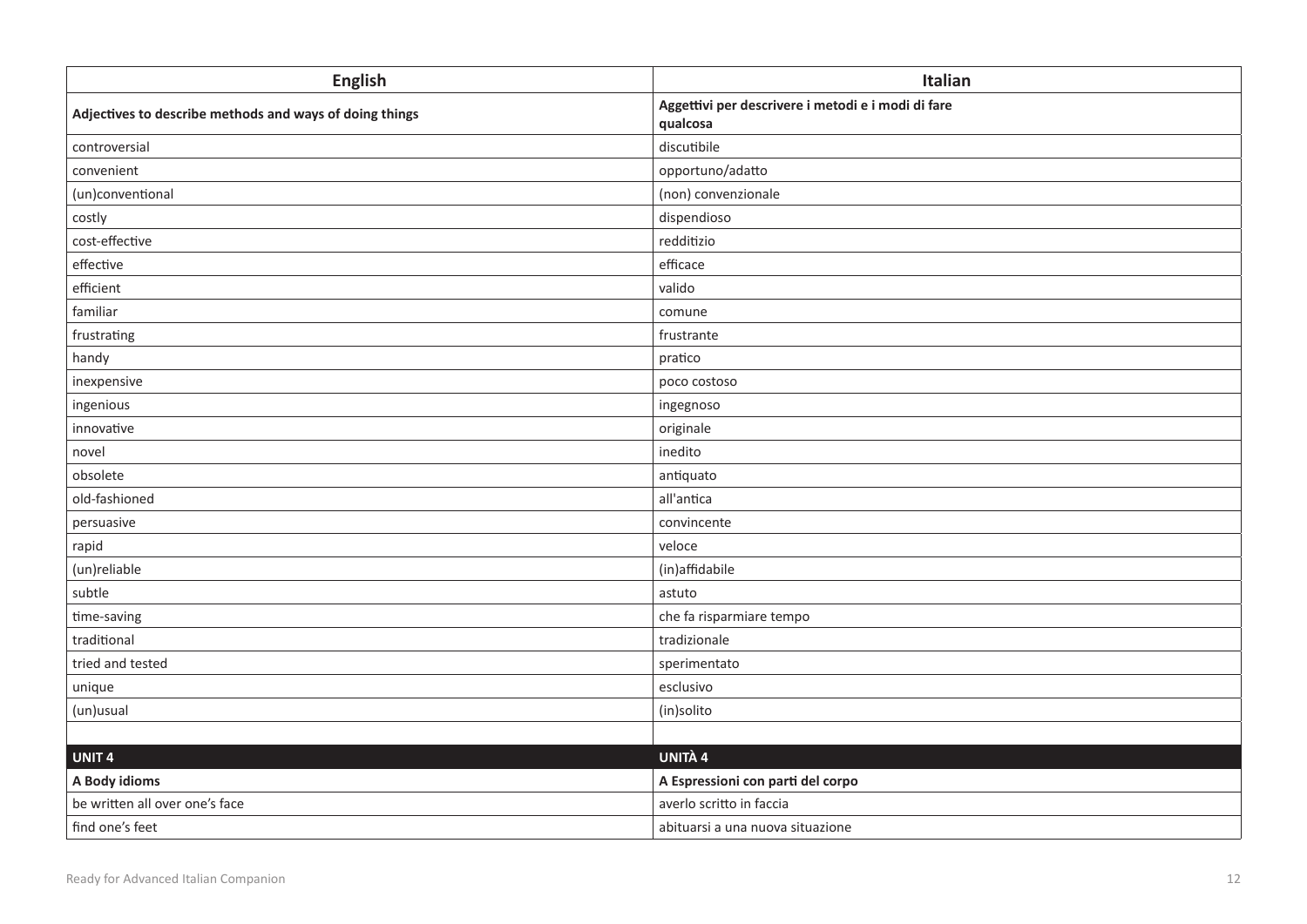| <b>English</b>                  | Italian                                      |
|---------------------------------|----------------------------------------------|
| get off on the wrong foot       | partire con il piede sbagliato               |
| get out of hand                 | sfuggire di mano                             |
| give sb the cold shoulder       | snobbare qcn.                                |
| go over sb's head               | essere troppo difficile da capire            |
| go weak at the knees            | avere le gambe che tremano                   |
| have a good head for business   | avere il senso degli affari                  |
| keep one's ear to the ground    | tenere le orecchie aperte                    |
| (not) see eye to eye with sb    | (non) avere lo stesso punto di vista di qcn. |
| off the top of one's head       | senza pensarci troppo                        |
| pick sb's brains                | chiedere consulenza a qcn.                   |
| point the finger at sb          | puntare il dito contro qcn.                  |
| put sb's nose out of joint      | far indispettire qcn.                        |
| talk about sb behind their back | parlare male di qcn. alle sue spalle         |
| turn a blind eye to sth         | chiudere un occhio su qc.                    |
|                                 |                                              |
| <b>B</b> Time                   | <b>B</b> Tempo                               |
| Verbs                           | Verbi                                        |
| allocate                        | riservare                                    |
| be pressed for                  | essere a corto di                            |
| devote                          | dedicare                                     |
| find                            | trovare                                      |
| free up                         | liberare                                     |
| time<br>invest                  | investire                                    |
| kill                            | ammazzare                                    |
| manage                          | gestire                                      |
| run out of                      | avere poco                                   |
| set/put aside                   | mettere da parte                             |
| take up                         | prendersi                                    |
| waste                           | perdere                                      |
|                                 |                                              |
| <b>Adjectives</b>               | Aggettivi                                    |
| free/leisure/spare              | tempo libero                                 |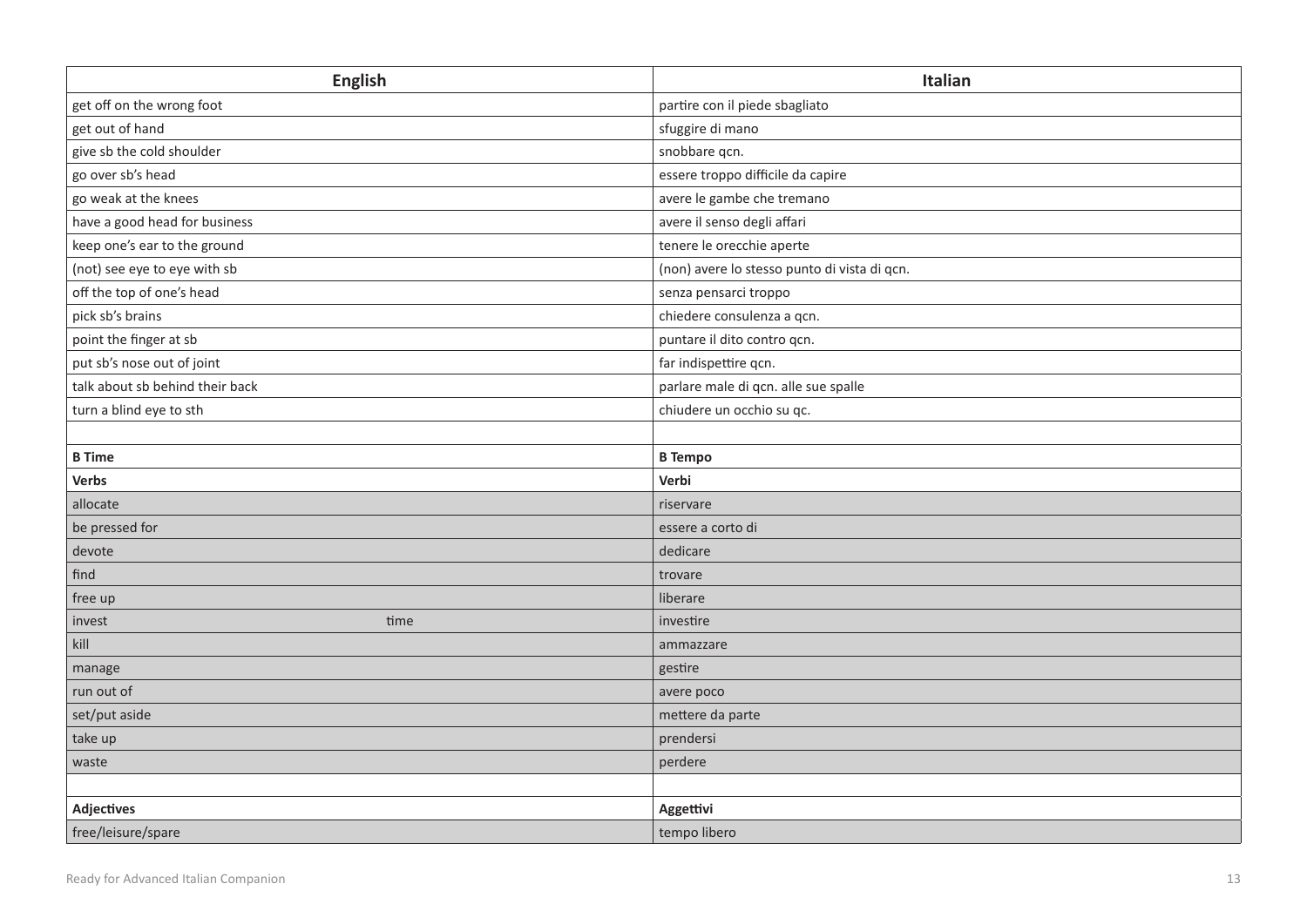| <b>English</b>                                    | Italian                                                    |
|---------------------------------------------------|------------------------------------------------------------|
| kick-off/injury/half                              | calcio di inizio/tempi supplementari/intervallo            |
| qualifying/winning/recordbreaking                 | tempi di qualifica/tempo di gara/tempo record              |
| arrival/departure/flying<br>time                  | orario di arrivo/orario di partenza/tempo di volo          |
| (off)-peak viewing/prime                          | ore (non) di punta/prima serata                            |
| opening/closing/sale                              | orario di apertura/orario di chiusura/orario di vendita    |
| sowing/milking/harvest                            | tempo di semina/tempo di mungitura/tempo della<br>raccolta |
|                                                   |                                                            |
| <b>Other expressions</b>                          | Altre espressioni                                          |
| at a specific/set/predetermined time              | in un determinato momento                                  |
| in the time allocated/allowed/available           | nel tempo stabilito/a disposizione                         |
| extend/(fail to) meet/miss/set/work to a deadline | estendere/(non) rispettare/fissare una scadenza            |
| take time off work                                | assentarsi dal lavoro                                      |
| time is against you                               | una lotta contro il tempo                                  |
| a matter of time                                  | una questione di tempo                                     |
| make time for oneself                             | trovare il tempo per se stessi                             |
|                                                   |                                                            |
|                                                   |                                                            |
| <b>UNIT 5</b>                                     | <b>UNITÀ 5</b>                                             |
| A Adjectives to describe relationships            | A Aggettivi per descrivere un rapporto                     |
| business                                          | d'affari                                                   |
| close                                             | stretto                                                    |
| difficult                                         | difficile                                                  |
| family                                            | familiare                                                  |
| formal                                            | formale                                                    |
| friendly                                          | amichevole                                                 |
| intimate                                          | intimo                                                     |
| lasting                                           | consolidato                                                |
| love-hate                                         | di amore-odio                                              |
| personal                                          | personale                                                  |
| professional<br>relationship                      | professionale                                              |
| prickly                                           | spinoso                                                    |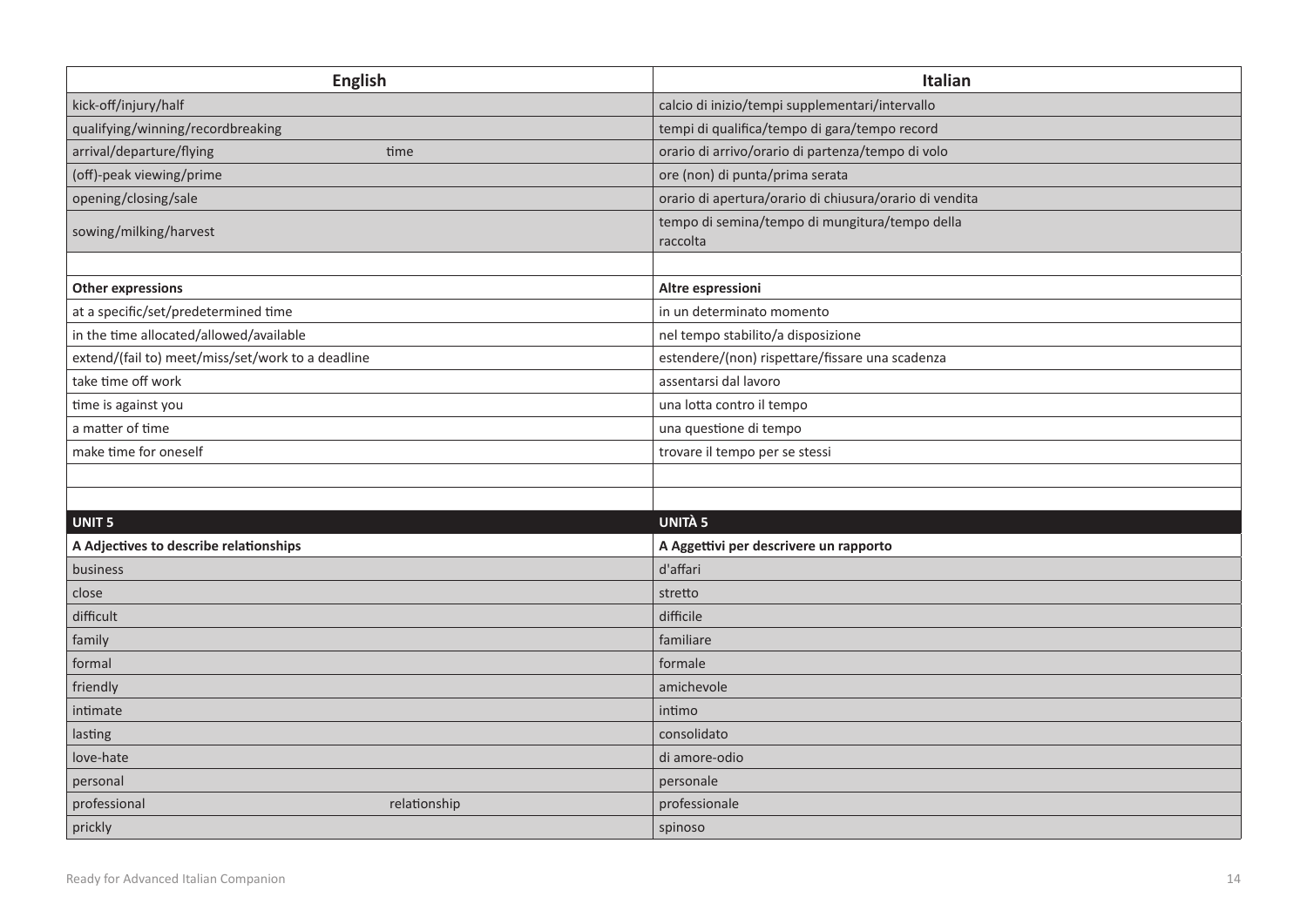| <b>English</b>                                      | Italian                                                                                 |
|-----------------------------------------------------|-----------------------------------------------------------------------------------------|
| relaxed                                             | disteso                                                                                 |
| rocky                                               | burrascoso                                                                              |
| solid                                               | saldo                                                                                   |
| stable                                              | stabile                                                                                 |
| strong                                              | forte                                                                                   |
| uneasy                                              | complicato                                                                              |
| working                                             | di lavoro                                                                               |
|                                                     |                                                                                         |
| <b>B Adjective and noun collocations</b>            | B Collocazioni aggettivo + sostantivo                                                   |
| heated/furious/fierce/pointless argument            | una discussione accesa/furiosa/violenta/inutile                                         |
| courting/elderly/married/young couple               | una coppia di innamorati/una coppia di anziani/una<br>coppia sposata/una giovane coppia |
| adoptive/extended/immediate/single-parent<br>family | una famiglia adottiva/allargata/con stretti vincoli di<br>parentela/monoparentale       |
| inner/mixed/negative/strong feelings                | sentimenti profondi/contrastanti/negativi/forti                                         |
| best/close/mutual/school friend                     | migliore amico/amico intimo/amico in comune/<br>compagno di scuola                      |
| brotherly/first/true/unrequited love                | amore fraterno/primo amore/vero amore/amore non<br>corrisposto                          |
| family/heightened/rising/social tension             | tensione familiare/inasprimento delle tensioni/<br>tensione crescente/tensione sociale  |
|                                                     |                                                                                         |
| <b>C Further expressions</b>                        | C Altre espressioni                                                                     |
| call sb names                                       | insultare qcn.                                                                          |
| call sb by their first name                         | chiamare qcn. per nome                                                                  |
| fall for sb                                         | innamorarsi di qcn.                                                                     |
| fall out with sb                                    | litigare con qcn.                                                                       |
| get on like a house on fire                         | avere un'ottima intesa                                                                  |
| get on sb's nerves                                  | far innervosire qcn.                                                                    |
| have it in for sb                                   | avercela con qcn.                                                                       |
| keep oneself to oneself                             | tenersi in disparte                                                                     |
| keep in touch with sb                               | restare in contatto con qcn.                                                            |
| look up to sb                                       | guardare qcn. con ammirazione                                                           |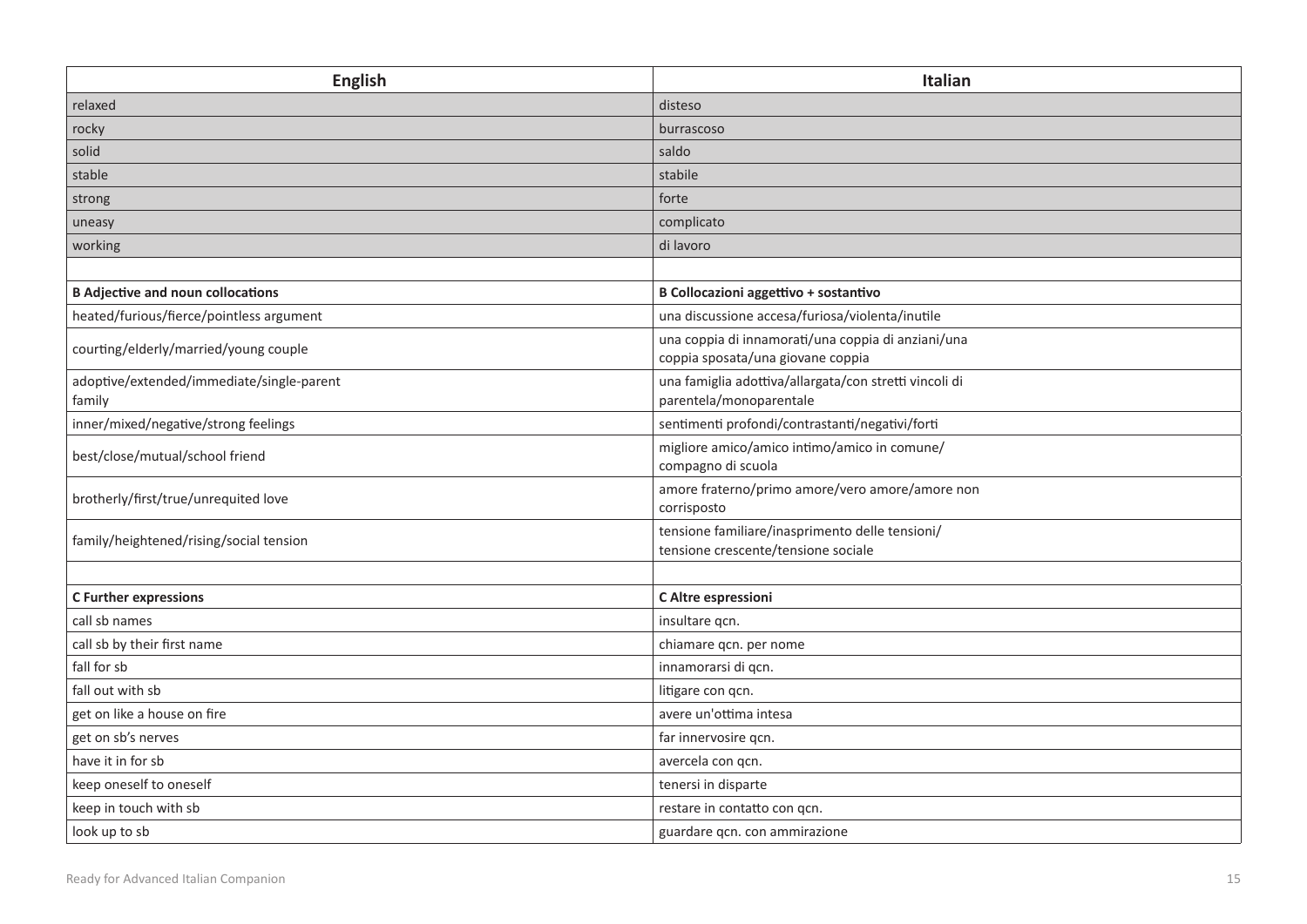| <b>English</b>                                | <b>Italian</b>                                             |
|-----------------------------------------------|------------------------------------------------------------|
| look down on sb                               | guardare qcn. dall'alto in basso                           |
| put a great strain on a relationship          | mettere a dura prova un rapporto                           |
| put sb down                                   | denigrare qcn.                                             |
| take after sb                                 | somigliare a qcn.                                          |
| take an instant dislike/liking to sb          | provare un'antipatia/simpatia a pelle per qcn.             |
| take to sb                                    | affezionarsi a qcn.                                        |
| turn down a proposal of marriage              | rifiutare una proposta di matrimonio                       |
| turn one's back on sb                         | voltare le spalle a qcn.                                   |
| turn to sb for help/advice                    | rivolgersi a qcn. per un aiuto/consiglio                   |
| a relationship can turn sour                  | un rapporto și può rovinare                                |
|                                               |                                                            |
| <b>UNIT 6</b>                                 |                                                            |
| A Intelligence and ability                    | A Intelligenza e abilità                                   |
| <b>Adjectives and nouns</b>                   | Aggettivi e sostantivi                                     |
| accomplished dancer/pianist/singer            | ballerino/pianista/cantante affermato                      |
| born artist/teacher/writer                    | artista/insegnante/scrittore nato                          |
| competent driver/lawyer/skier                 | pilota/avvocato/sciatore provetto                          |
| experienced journalist/manager/professional   | giornalista/manager/professionista di grande<br>esperienza |
| expert cook/gardener/skier                    | cuoco/giardiniere/sciatore esperto                         |
| gifted musician/sportswoman/student           | musicista/atleta/studente di talento                       |
| proficient horsewoman/pilot/typist            | amazzone/pilota/tastierista di sicuro valore               |
| promising (young) athlete/player/student      | (giovane) atleta/musicista/studente promettente            |
| skilful card player/diplomat/footballer       | giocatore di carte/diplomatico/calciatore abile            |
| skilled craftsman/technician/worker           | artigiano/tecnico/lavoratore qualificato                   |
| strong swimmer                                | nuotatore provetto                                         |
| talented actor/player/youngster               | attore/giocatore/giovane di talento                        |
| art/computer/wine expert                      | esperto d'arte/di computer/di vini                         |
| be brilliant/good/weak/terrible/hopeless at a | essere bravissimo/bravo/non molto bravo/pessimo/           |
| subject, a sport or a skill                   | senza speranze in qc. (uno sport o una competenza)         |
| a brainy/brilliant/bright/gifted child        | un bambino intelligente/brillante/sveglio/dotato           |
| a whizzkid                                    | un genietto                                                |
| a child prodigy                               | un bambino prodigio                                        |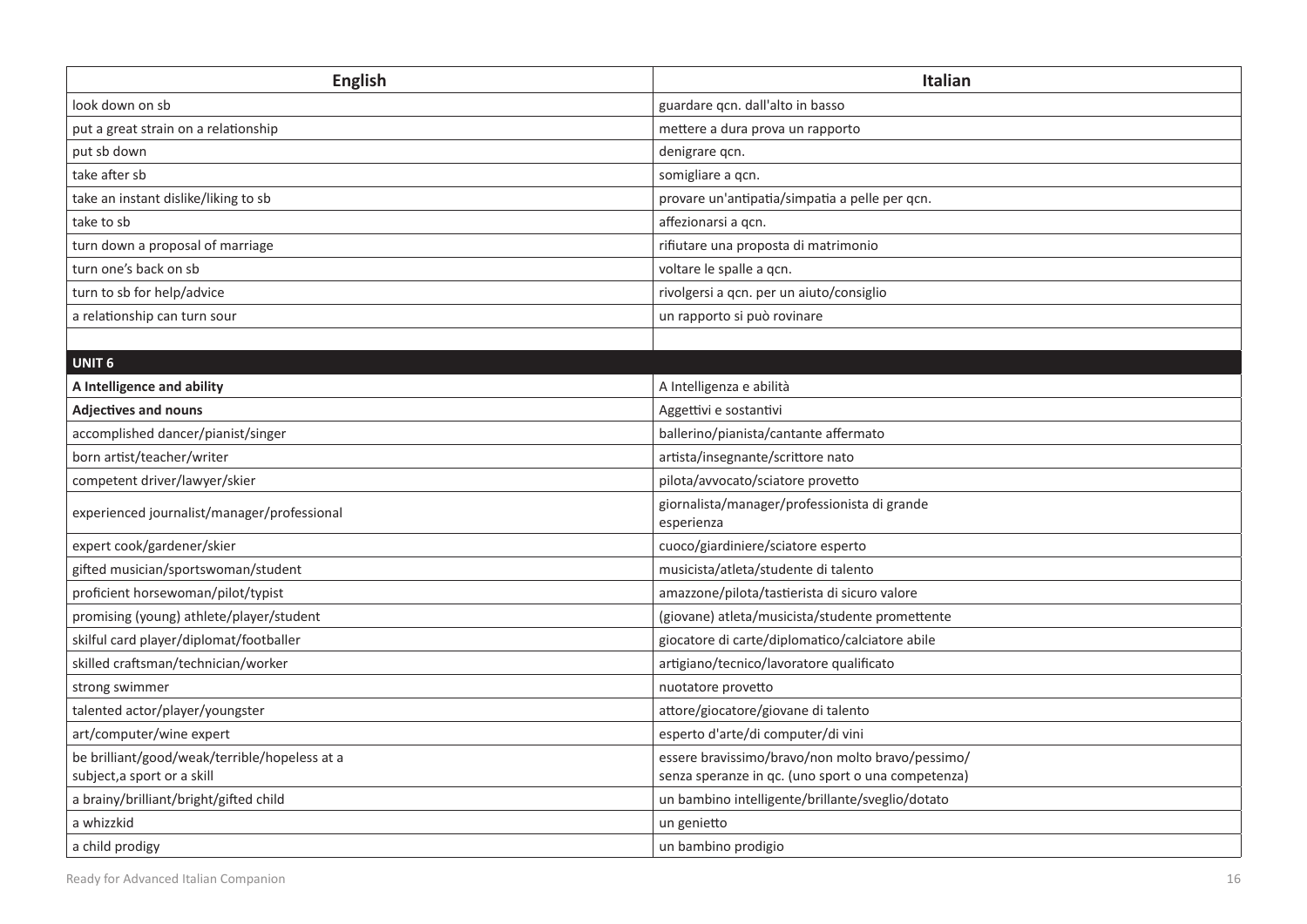| <b>English</b>                                                | Italian                                                                                  |
|---------------------------------------------------------------|------------------------------------------------------------------------------------------|
| <b>Expressions</b>                                            | Espressioni                                                                              |
| be an ace at solving puzzles/(playing) tennis                 | essere bravissimo a risolvere rompicapi/a giocare a<br>tennis                            |
| be good with your hands                                       | essere bravo nei lavori manuali                                                          |
| be a dab hand at DIY/at painting/with a<br>paintbrush         | essere in gamba con il fai da te/con la pittura/con il<br>pennello                       |
| have a (natural) flair for languages/design/<br>improvisation | avere una predisposizione (naturale) per le lingue/la<br>progettazione/l'improvvisazione |
| have a (natural) gift for languages/music/writing             | avere una dote (innata) per le lingue/la musica/la<br>scrittura                          |
| have an ear for accents/language/music                        | avere orecchio per gli accenti/le lingue/la musica                                       |
| have an eye for detail                                        | avere un occhio per i dettagli                                                           |
| have a head for figures                                       | essere bravi con i numeri                                                                |
| have a nose for a good news story                             | avere un buon fiuto per le notizie                                                       |
| have a good/poor memory                                       | avere una buona/cattiva memoria                                                          |
|                                                               |                                                                                          |
| academically                                                  | scolasticamente                                                                          |
| exceptionally                                                 | eccezionalmente                                                                          |
| highly<br>gifted                                              | estremamente                                                                             |
| intellectually                                                | intellettualmente                                                                        |
| musically                                                     | musicalmente                                                                             |
| naturally                                                     | naturalmente                                                                             |
|                                                               |                                                                                          |
| highly                                                        | estremamente                                                                             |
| incredibly<br>intelligent                                     | incredibilmente                                                                          |
| remarkably                                                    | decisamente                                                                              |
|                                                               |                                                                                          |
| enormously                                                    | immensamente                                                                             |
| exceptionally                                                 | eccezionalmente                                                                          |
| highly<br>talented                                            | altamente                                                                                |
| hugely                                                        | incredibilmente                                                                          |
| outstandingly                                                 | eccezionalmente                                                                          |
|                                                               |                                                                                          |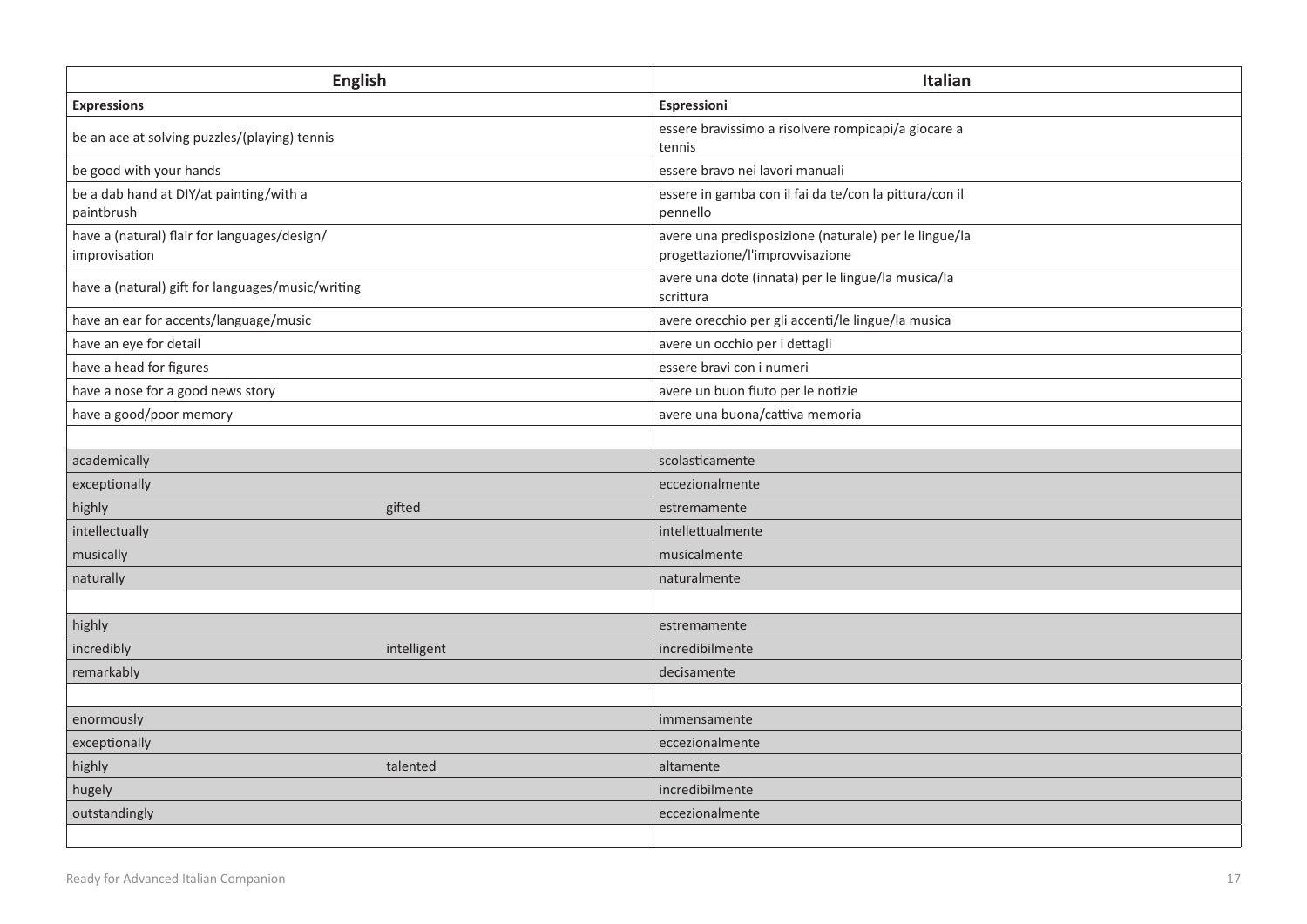| <b>English</b>                               | Italian                                         |
|----------------------------------------------|-------------------------------------------------|
| extremely                                    | estremamente                                    |
| highly<br>promising                          | altamente                                       |
| very                                         | molto                                           |
|                                              |                                                 |
| <b>B Adjectives for reviews</b>              | B Aggettivi da usare nelle recensioni           |
| action-packed                                | intenso                                         |
| atmospheric                                  | d'atmosfera                                     |
| clichéd                                      | banale                                          |
| compelling                                   | coinvolgente                                    |
| credible                                     | credibile                                       |
| disappointing                                | deludente                                       |
| entertaining                                 | interessante                                    |
| excruciating                                 | atroce                                          |
| exhilarating                                 | esaltante                                       |
| fast-moving                                  | dinamico                                        |
| gripping                                     | avvincente                                      |
| implausible                                  | inverosimile                                    |
| impressive                                   | toccante                                        |
| innovative                                   | originale                                       |
| memorable                                    | indimenticabile                                 |
| moving                                       | commovente                                      |
| overhyped                                    | sopravvalutato                                  |
| powerful                                     | importante                                      |
| predictable                                  | prevedibile                                     |
| sentimental                                  | romantico                                       |
| stunning                                     | sbalorditivo                                    |
| tedious                                      | noioso                                          |
| unconvincing                                 | fiacco                                          |
|                                              |                                                 |
| <b>C</b> Comparisons                         | C Confronti e paragoni                          |
| a considerable/huge/marked/slight difference | una differenza notevole/enorme/netta/lieve      |
| a close/remarkable/striking similarity       | una somiglianza stretta/notevole/impressionante |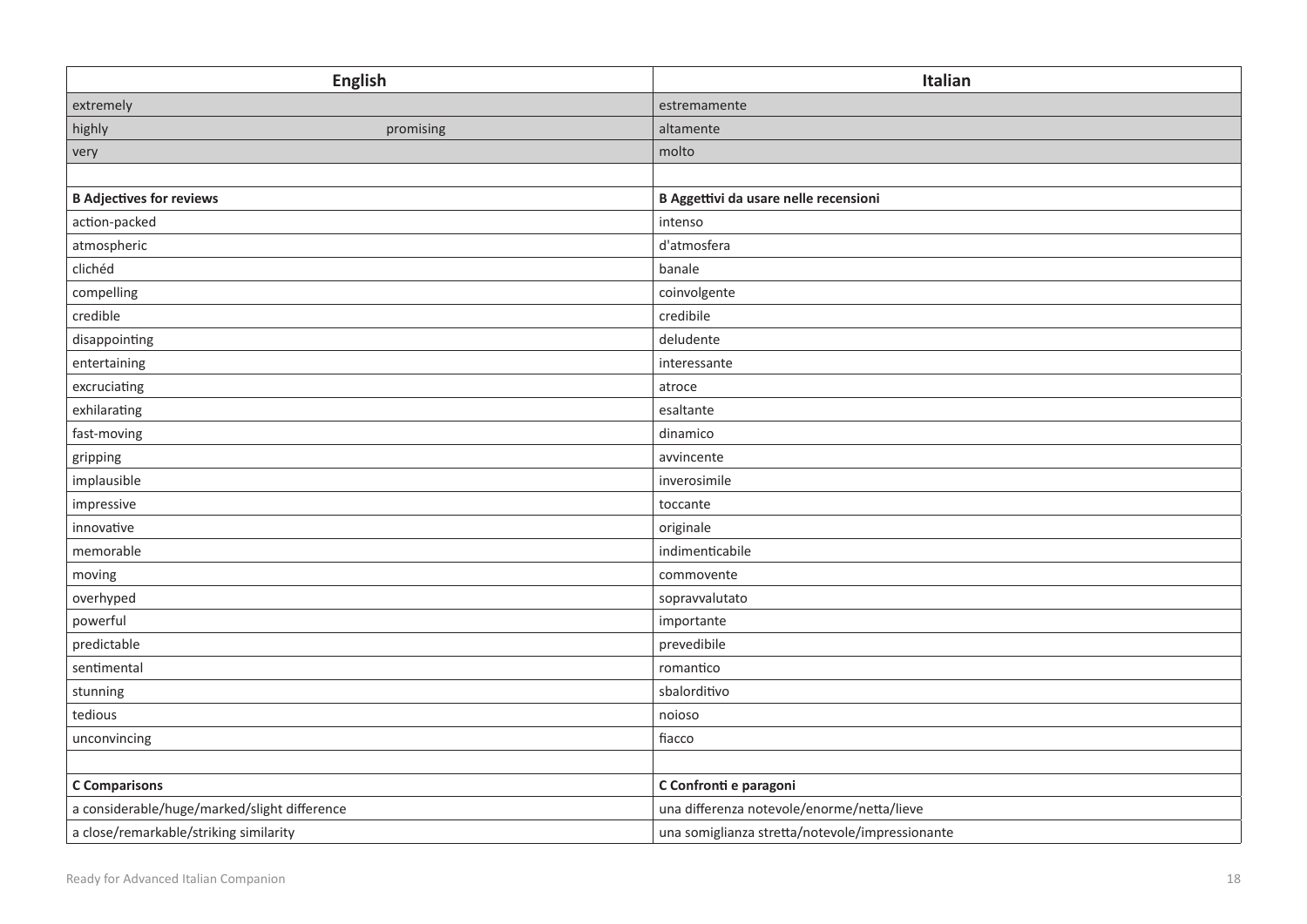| <b>English</b>                                                        |            | <b>Italian</b>                                                                                          |
|-----------------------------------------------------------------------|------------|---------------------------------------------------------------------------------------------------------|
| be common to all/both                                                 |            | essere comune a tutti/entrambi                                                                          |
| be (not) dissimilar from/to                                           |            | (non) essere diverso da                                                                                 |
| be very much alike                                                    |            | essere molto simile a                                                                                   |
| be unlike another thing                                               |            | essere diverso da                                                                                       |
| bear a close/a striking/a strong/a slight/little/no<br>resemblance to |            | mostrare una estrema/sorprendente/grande/leggera/<br>vaga somiglianza con/non assomigliare per niente a |
| differ from                                                           |            | essere diverso da                                                                                       |
| one thing compares (un)favourably/well/badly<br>with another          |            | mettere a confronto una cosa con un'altra pin chiave<br>positiva/negativa                               |
| develop along different lines/in a different way<br>from              |            | sviluppare in un senso diverso/in modo diverso da                                                       |
| have a great deal/little/nothing in common with                       |            | avere molto/poco/niente in comune con                                                                   |
| resemble each other                                                   |            | assomigliarsi                                                                                           |
| there is little to choose between them in terms of                    |            | non c'è troppa differenza tra di loro in fatto di                                                       |
| there is a world of difference between                                |            | c'è una differenza abissale tra                                                                         |
| there are obvious/striking similarities between                       |            | ci sono delle ovvie/notevoli somiglianze tra                                                            |
| what sets him/her/it apart from others is                             |            | quello che lo/la distingue dagli altri è                                                                |
|                                                                       |            |                                                                                                         |
| D Sleep                                                               |            | <b>D</b> Dormire                                                                                        |
| <b>Adverbs</b>                                                        |            | Avverbi                                                                                                 |
|                                                                       | badly      |                                                                                                         |
|                                                                       | fitfully   |                                                                                                         |
|                                                                       | heavily    |                                                                                                         |
| sleep                                                                 | lightly    | dormire                                                                                                 |
|                                                                       | peacefully |                                                                                                         |
|                                                                       | rough      |                                                                                                         |
|                                                                       | soundly    |                                                                                                         |
|                                                                       | well       |                                                                                                         |
|                                                                       |            |                                                                                                         |
| <b>Verbs and expressions</b>                                          |            | Verbi ed espressioni                                                                                    |
| be a heavy/light sleeper                                              |            | avere il sonno pesante/leggero                                                                          |
| be fast asleep                                                        |            | essere profondamente addormentato                                                                       |
| be/feel wide awake                                                    |            | essere del tutto sveglio                                                                                |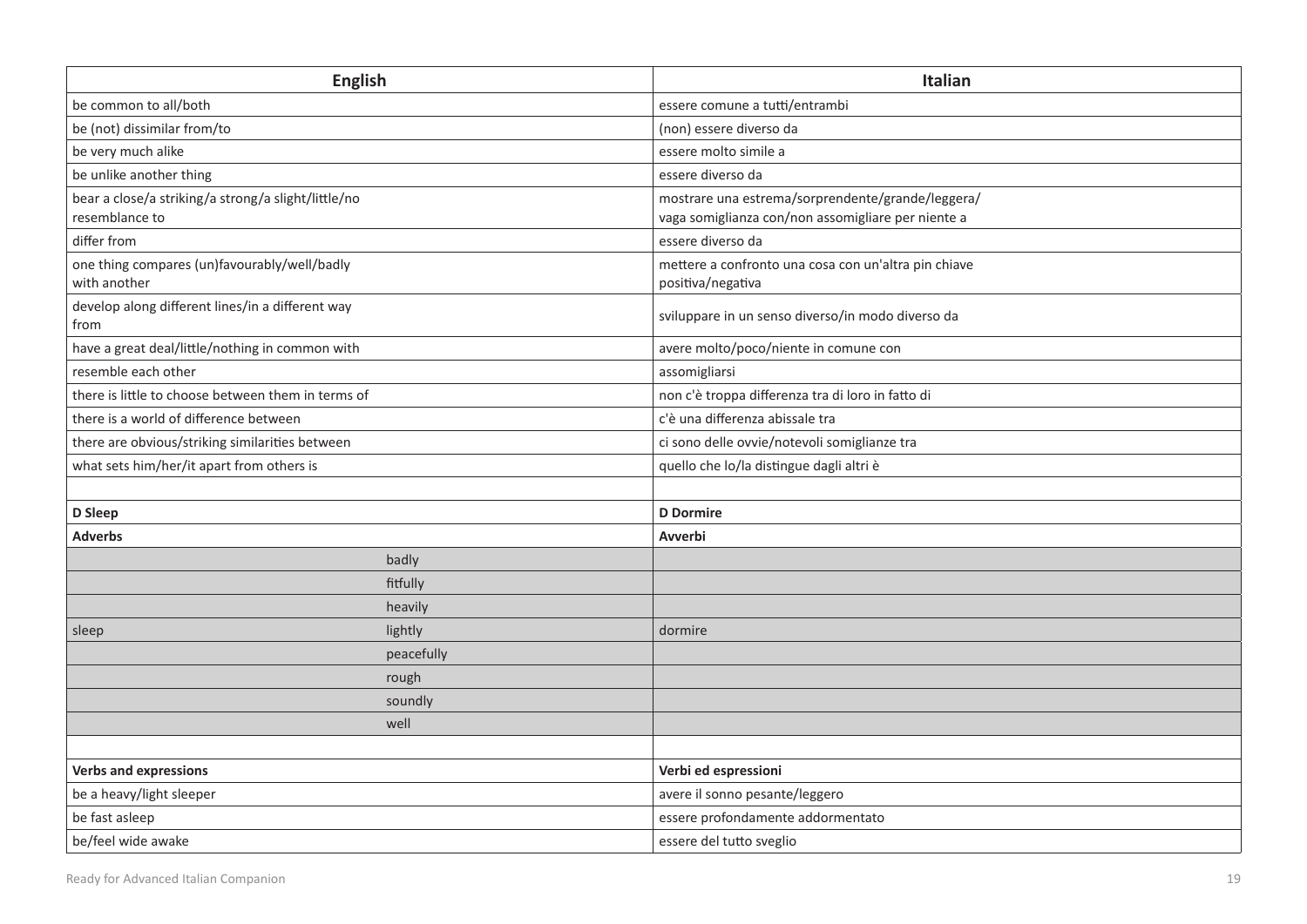| <b>English</b>              | <b>Italian</b>                                          |
|-----------------------------|---------------------------------------------------------|
| doze off/drop off/nod off   | assopirsi/appisolarsi                                   |
| fall asleep                 | addormentarsi                                           |
| fall into a deep sleep      | cadere in un sonno profondo                             |
| get a good night's sleep    | dormire bene                                            |
| get to sleep                | prendere sonno                                          |
| have/take a nap             | fare un sonnellino                                      |
| have a sleepless night      | passare una notte in bianco                             |
| have an animal put to sleep | far sopprimere un animale                               |
| keep sb awake               | tenere sveglio qcn.                                     |
| lie/stay awake              | rimanere sveglio                                        |
| lose sleep over sth         | perdere il sonno per qc.                                |
| my arm/leg went to sleep    | avere un braccio addormentato/una gamba<br>addormentata |
| send sb to sleep            | mandare a letto qcn.                                    |
| sleep like a log            | dormire come un ghiro                                   |
| sleep on it                 | dormirci sopra                                          |
| sleep through the night     | dormire tutta la notte                                  |
| sleep through a storm       | continuare a dormire nonostante il rumore               |
| snooze                      | sonnecchiare                                            |
| stay up                     | restare sveglio                                         |
| suffer from insomnia        | soffrire di insonnia                                    |
| toss and turn               | girarsi e rigirarsi                                     |
| wake up to the fact that    | iniziare a capire che                                   |
|                             |                                                         |
| UNIT <sub>7</sub>           | <b>UNITÀ 7</b>                                          |
| A Health                    | A Salute                                                |
| <b>Adjectives and nouns</b> | Aggettivi e sostantivi                                  |
| aching joints/limbs/muscles | articolazioni/membra/muscoli doloranti                  |
| blocked nose                | naso chiuso                                             |
| bruised ribs/thigh          | costole doloranti/contusione alla gamba                 |
| chipped bone/tooth          | osso/dente scheggiato                                   |
| dislocated hip/jaw/shoulder | anca/mascella/spalla lussata                            |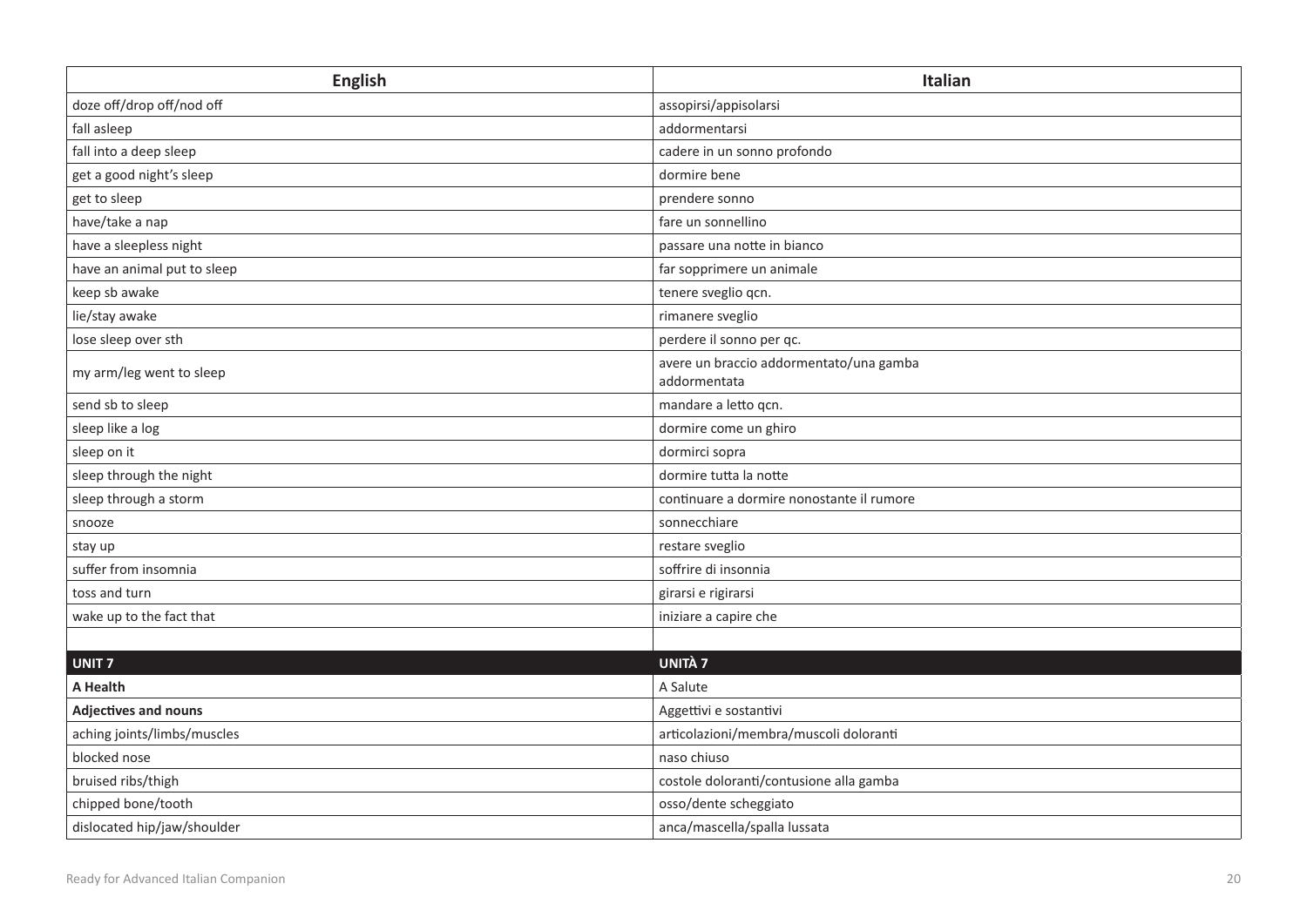| English                        | Italian                                            |
|--------------------------------|----------------------------------------------------|
| sprained ankle/wrist           | caviglia slogata/polso slogato                     |
| swollen glands/feet/lips       | ghiandole ingrossate/piedi gonfi/labbra gonfie     |
| torn muscles/ligaments         | muscoli/legamenti strappati                        |
| upset stomach                  | problemi di stomaco                                |
| blinding headache              | terribile mal di testa                             |
| high/low blood pressure        | pressione alta/bassa                               |
| high/low/mild fever            | febbre alta/bassa/leggera                          |
| (highly) infectious disease    | malattia (altamente) infettiva                     |
| medical complaint              | reclamo medico                                     |
| serious illness                | malattia grave                                     |
|                                |                                                    |
| <b>Phrasal verbs</b>           | Verbi frasali                                      |
| break/come out in a rash       | avere uno sfogo                                    |
| a disease breaks out           | una malattia si manifesta                          |
| sth brings on a heart attack   | qc. provoca un arresto cardiaco                    |
| bring sb round                 | far rinvenire qcn.                                 |
| an illness clears up           | una malattia guarisce                              |
| carry out tests                | effettuare degli esami                             |
| come down with an illness      | prendere una malattia                              |
| come round                     | riprendere conoscenza                              |
| come through a serious illness | guarire da una brutta malattia                     |
| come up with a cure/treatment  | trovare una cura/una terapia                       |
| pain eases off                 | il dolore si allevia                               |
| get over an illness            | riprendersi da una malattia                        |
| pass on an illness             | trasmettere una malattia                           |
| pass out                       | perdere conoscenza                                 |
| pick up an illness             | prendere una malattia                              |
| put one's back/shoulder out    | prendere il colpo della strega/slogarsi una spalla |
| put sth down to sth            | attribuire a                                       |
| the effects of a drug wear off | gli effetti di un farmaco svaniscono               |
| wear sb out                    | indebolire                                         |
|                                |                                                    |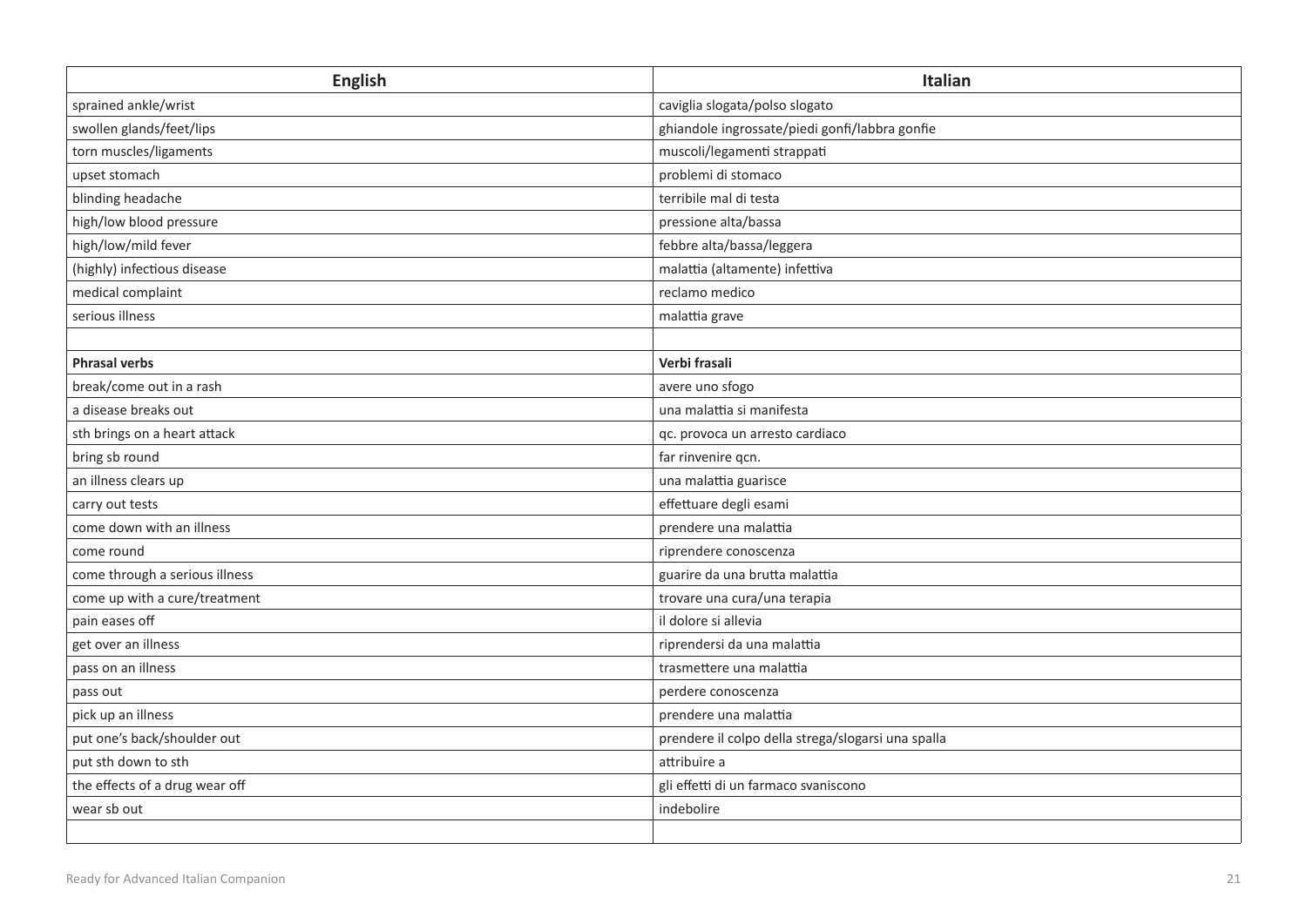|                                         | <b>English</b>   | Italian                             |
|-----------------------------------------|------------------|-------------------------------------|
| Other verbs                             |                  | Altri verbi                         |
| diagnose sb as having/with (an illness) |                  | diagnosticare (una malattia) a qcn. |
| fall (seriously) ill with sth           |                  | ammalarsi (gravemente) di qc.       |
| have/undergo an operation (on sth)      |                  | sottoporsi a un'operazione (a qc.)  |
| prescribe a drug/medicine               |                  | prescrivere un farmaco/una medicina |
| relieve pain                            |                  | alleviare il dolore                 |
|                                         |                  |                                     |
| <b>B</b> Effect                         |                  | <b>B</b> Effetto                    |
|                                         | adverse          |                                     |
|                                         | beneficial       |                                     |
|                                         | catastrophic     |                                     |
|                                         | damaging         |                                     |
|                                         | dramatic         |                                     |
| have a/an                               | far-reaching     | avere un                            |
|                                         | harmful          |                                     |
|                                         | immediate        |                                     |
|                                         | good             |                                     |
|                                         | important        |                                     |
|                                         | lasting          |                                     |
|                                         | limited          |                                     |
|                                         | long-/short-term |                                     |
|                                         | minimal          |                                     |
|                                         | noticeable       |                                     |
|                                         | significant      |                                     |
|                                         | side effect      |                                     |
|                                         |                  |                                     |
|                                         |                  |                                     |
| UNIT 8                                  |                  | <b>UNITÀ 8</b>                      |
| <b>An Amount</b>                        |                  | A Quantità                          |
| a full refund                           |                  | un rimborso totale                  |
| a good few (hours)                      |                  | un bel po' di (ore)                 |
| a great deal of sth                     |                  | parecchio                           |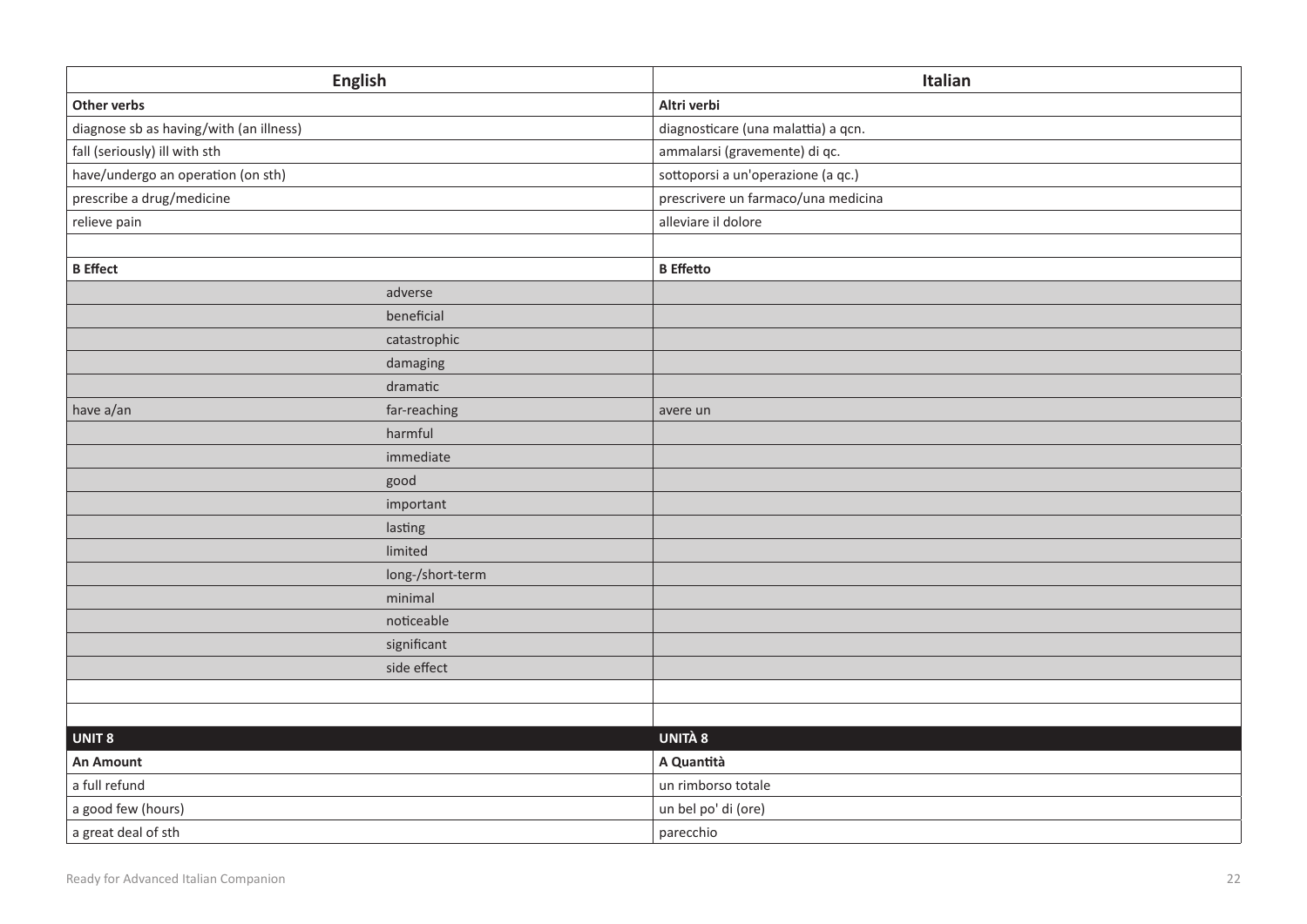| <b>English</b>                              | Italian                                      |
|---------------------------------------------|----------------------------------------------|
| a large number of things                    | molte cose                                   |
| a small/no extra charge                     | senza nessun/con un piccolo costo aggiuntivo |
| an awful lot of sth/things                  | un mucchio di                                |
| no limit to sth                             | una quantità illimitata di                   |
| precious little (time)                      | pochissimo (tempo)                           |
| the low/high cost of sth/things             | il basso costo/costo elevato di qc.          |
|                                             |                                              |
| B Verbs with up, down, over and under       | B Verbi con up, down, over e under           |
| downgrade                                   | declassare                                   |
| download                                    | scaricare                                    |
| downplay                                    | sminuire                                     |
| downsize                                    | ridurre                                      |
| overhear                                    | origliare                                    |
| overrule                                    | respingere                                   |
| overthrow                                   | rovesciare                                   |
| undercut                                    | battere qcn. sul prezzo                      |
| undergo                                     | subire                                       |
| undertake                                   | intraprendere                                |
| update                                      | aggiornare                                   |
| upgrade                                     | promuovere                                   |
| uphold                                      | sostenere                                    |
| uproot                                      | estirpare/sradicare                          |
| upstage                                     | fare meglio di qcn.                          |
|                                             |                                              |
| C Adjectives with in, off, on, out and over | C Aggettivi con in, off, on, out e over      |
| inborn                                      | innato                                       |
| incoming                                    | in entrata                                   |
| inland                                      | interno                                      |
| off-duty                                    | fuori servizio                               |
| offhand                                     | alla buona                                   |
| oncoming                                    | imminente                                    |
| ongoing                                     | in corso                                     |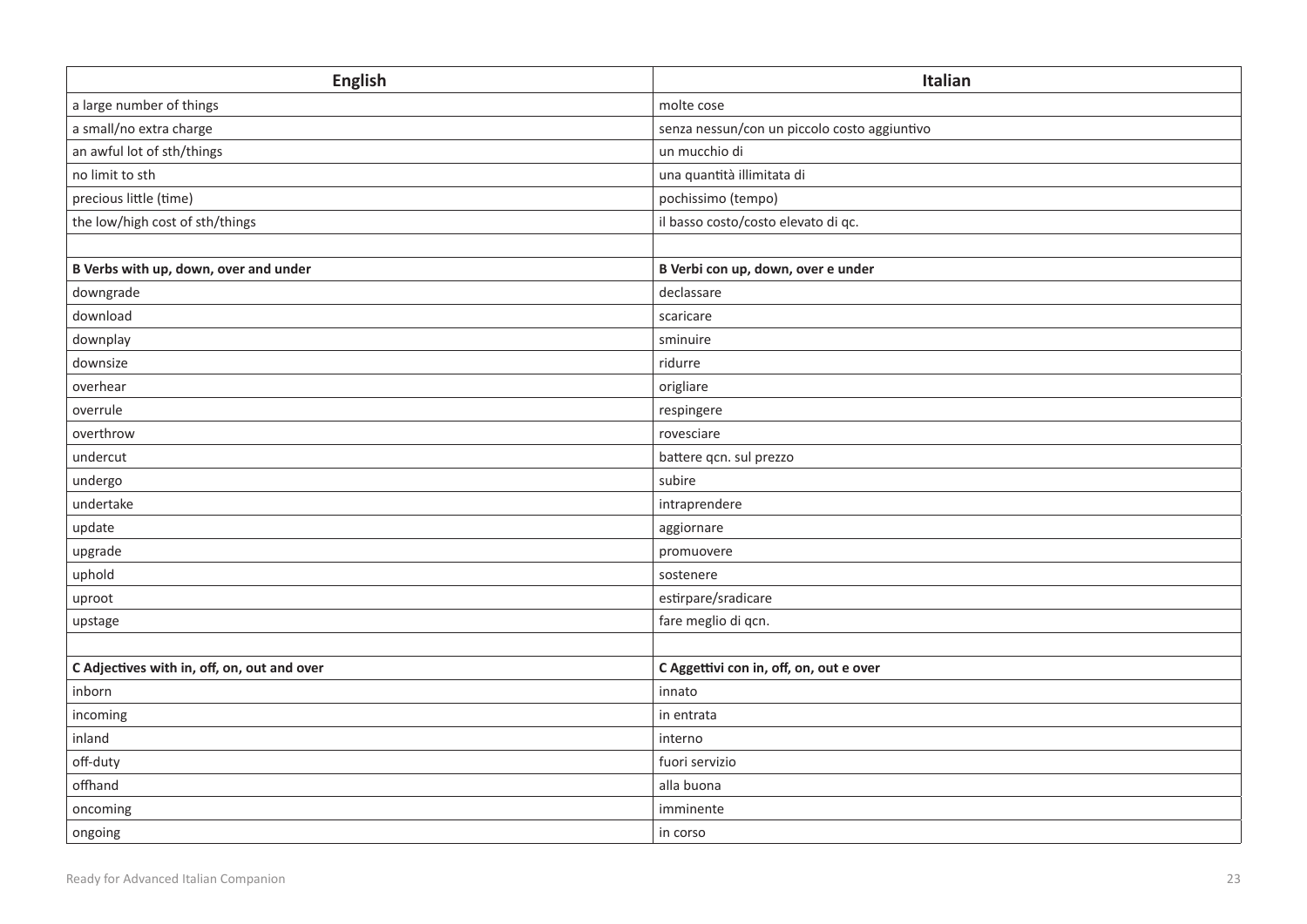| <b>English</b>    | Italian              |
|-------------------|----------------------|
| outdoor           | esterno              |
| outgoing          | estroverso           |
| outlying          | periferico           |
| overcast          | coperto              |
| overnight         | improvviso           |
| overseas          | oltremare/all'estero |
|                   |                      |
| <b>D</b> Plans    | D Piani              |
| <b>Adjectives</b> | Aggettivi            |
| audacious         | audace               |
| bold              | ardito               |
| brilliant         | geniale              |
| clever            | intelligente         |
| controversial     | discutibile          |
| cunning           | astuto               |
| daring            | coraggioso           |
| detailed          | dettagliato          |
| devious<br>plan   | subdolo              |
| elaborate         | sofisticato          |
| emergency         | d'emergenza          |
| impracticable     | impraticabile        |
| ingenious         | ingegnoso            |
| intricate         | complesso            |
| (un)feasible      | (im)possibile        |
| (un)viable        | (non) fattibile      |
| (un)workable      | (non) praticabile    |
|                   |                      |
| Verbs             | Verbi                |
| abandon           | abbandonare          |
| announce          | annunciare           |
| carry out         | compiere             |
| conceive          | elaborare            |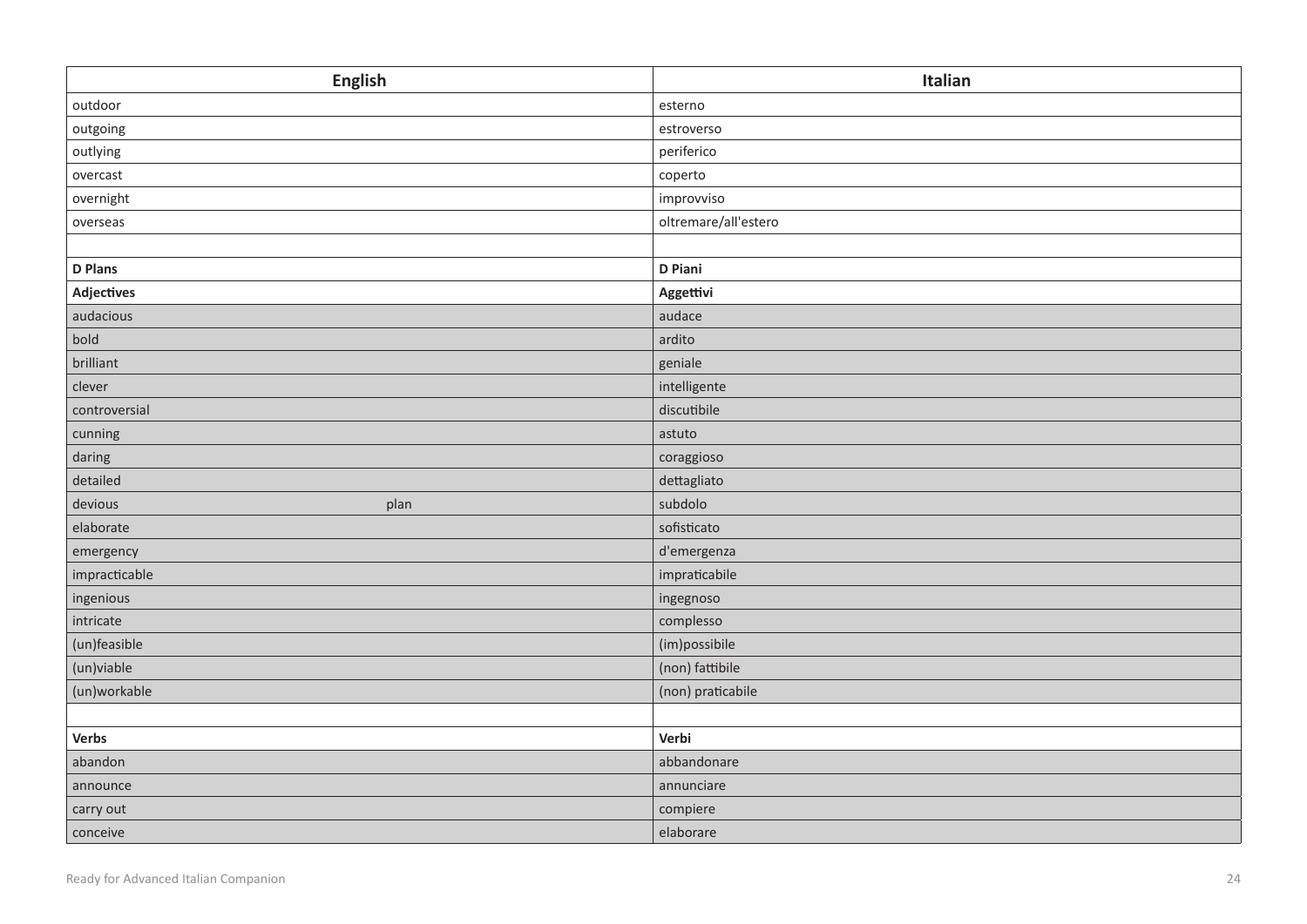| <b>English</b>                     | Italian                                                        |
|------------------------------------|----------------------------------------------------------------|
| devise                             | ideare                                                         |
| draw up                            | redigere                                                       |
| jettison                           | liquidare                                                      |
| a plan<br>oppose                   | contrastare                                                    |
| put forward                        | proporre                                                       |
| reject                             | respingere                                                     |
| reveal                             | rivelare                                                       |
| scrap                              | scartare                                                       |
| shelve                             | accantonare                                                    |
| unveil                             | svelare                                                        |
|                                    |                                                                |
| UNIT <sub>9</sub>                  | <b>UNITÀ 9</b>                                                 |
| A Describing an adventure          | A Descrivere un'avventura                                      |
| <b>Adjectives and nouns</b>        | Aggettivi e sostantivi                                         |
| arid desert/island/landscape       | deserto arido/isola arida/paesaggio arido                      |
| exquisite flowers/views/waterfalls | fiori stupendi/panorami mozzafiato/cascate<br>meravigliose     |
| gruelling climb/hike/race          | scalata/escursione/corsa estenuante                            |
| idyllic conditions/setting/spot    | condizioni perfette/ambientazione idilliaca/luogo<br>idilliaco |
| intrepid group/traveller/voyage    | gruppo/viaggiatore intrepido/viaggio spericolato               |
| swirling mist/water/wind           | foschia vorticosa/acqua turbinosa/vento turbinoso              |
|                                    |                                                                |
| <b>Phrasal verbs</b>               | Verbi frasali                                                  |
| kick in                            | manifestarsi                                                   |
| (shots/cries) ring out             | risuonare forte (grida/pianti)                                 |
| run into (sb/a storm/trouble)      | imbattersi in (qcn./una tempesta/un problema)                  |
| set off (on a journey)             | partire per (un viaggio)                                       |
| set out to do sth                  | prefissarsi di fare qc.                                        |
| turn out to be                     | risultare                                                      |
| win through                        | uscire vincitore da qc.                                        |
|                                    |                                                                |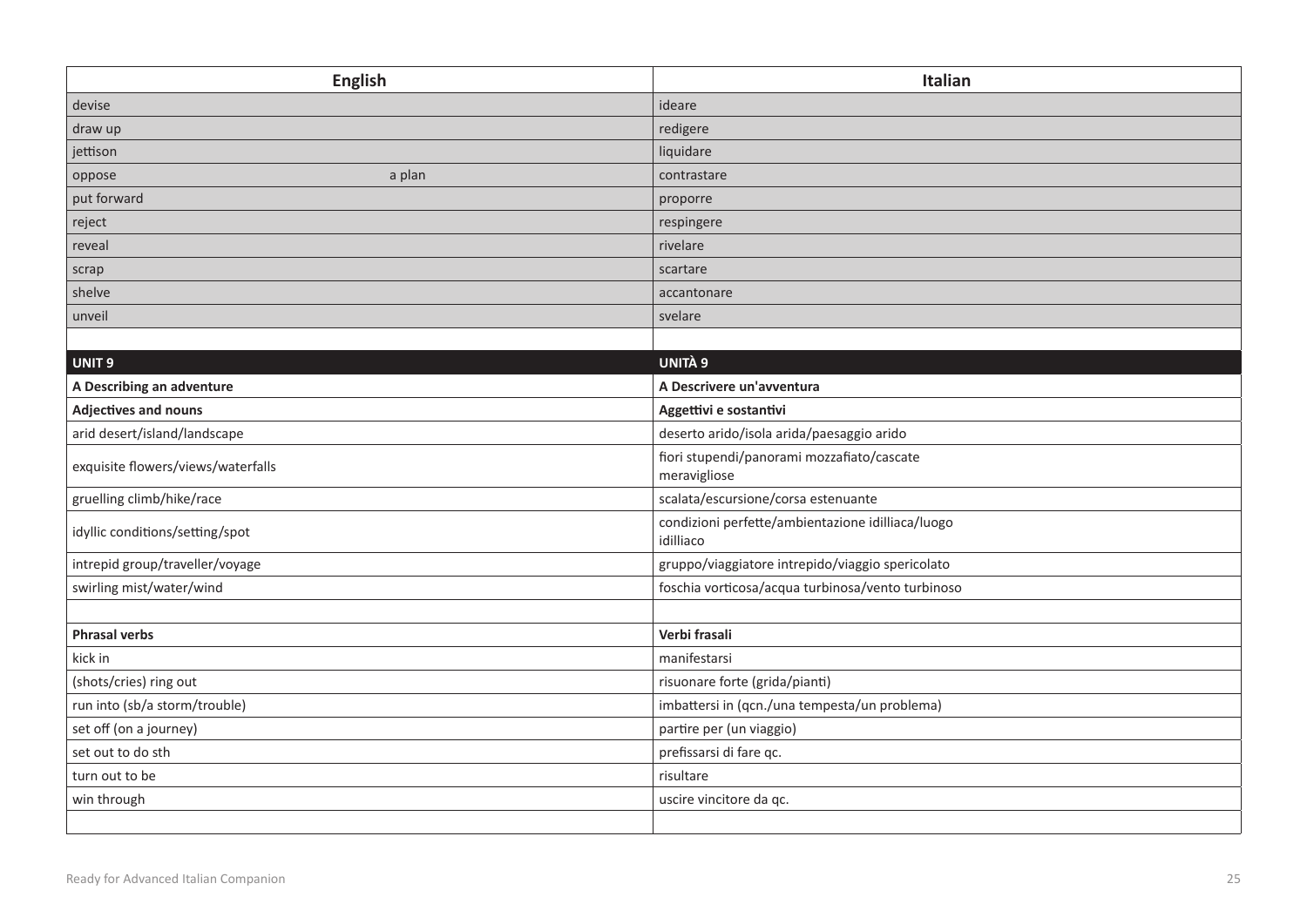| <b>English</b>                          | <b>Italian</b>                                                        |
|-----------------------------------------|-----------------------------------------------------------------------|
| <b>B</b> Anger                          | <b>B</b> Rabbia                                                       |
| Adjectives and nouns                    | Aggettivi e sostantivi                                                |
| heated argument/debate/discussion       | lite violenta/dibattito acceso/discussione accesa                     |
| irate customer/letter/parent            | un cliente arrabbiato/una lettera infuocata/un genitore<br>inviperito |
| sudden outburst of temper               | improvvisi scatti d'ira                                               |
|                                         |                                                                       |
| <b>Expressions</b>                      | Espressioni                                                           |
| become irate                            | arrabbiarsi                                                           |
| be cross/furious with sb                | essere arrabbiato/avercela con qcn.                                   |
| be seething with anger/indignation/rage | fremere di rabbia/indignazione/collera                                |
| blow a fuse                             | perdere le staffe                                                     |
| blow one's top                          | non vederci più dalla rabbia                                          |
| calm down                               | calmarsi                                                              |
| fly into a rage                         | andare su tutte le furie                                              |
| get worked up about sth                 | innervosirsi per qc.                                                  |
| go berserk/mad                          | diventare una furia/matto                                             |
| let off steam                           | sfogarsi                                                              |
| lose one's temper                       | perdere la pazienza                                                   |
| maintain one's composure                | mantenere l'autocontrollo                                             |
| make one's blood boil                   | far ribollire il sangue nelle vene                                    |
| scream blue murder                      | gridare allo scandalo                                                 |
| shake one's fist                        | minacciare qcn. con un pugno                                          |
| stamp one's feet                        | battere i piedi                                                       |
| throw a (temper) tantrum                | avere un improvviso scatto d'ira                                      |
|                                         |                                                                       |
| C Criticism                             | C Critica                                                             |
| arouse                                  | suscitare                                                             |
| attract                                 | sollevare                                                             |
| be impervious to                        | essere impermeabile a                                                 |
| be unmoved by                           | essere indifferente a                                                 |
| be upset by<br>criticism                | essere preoccupato per                                                |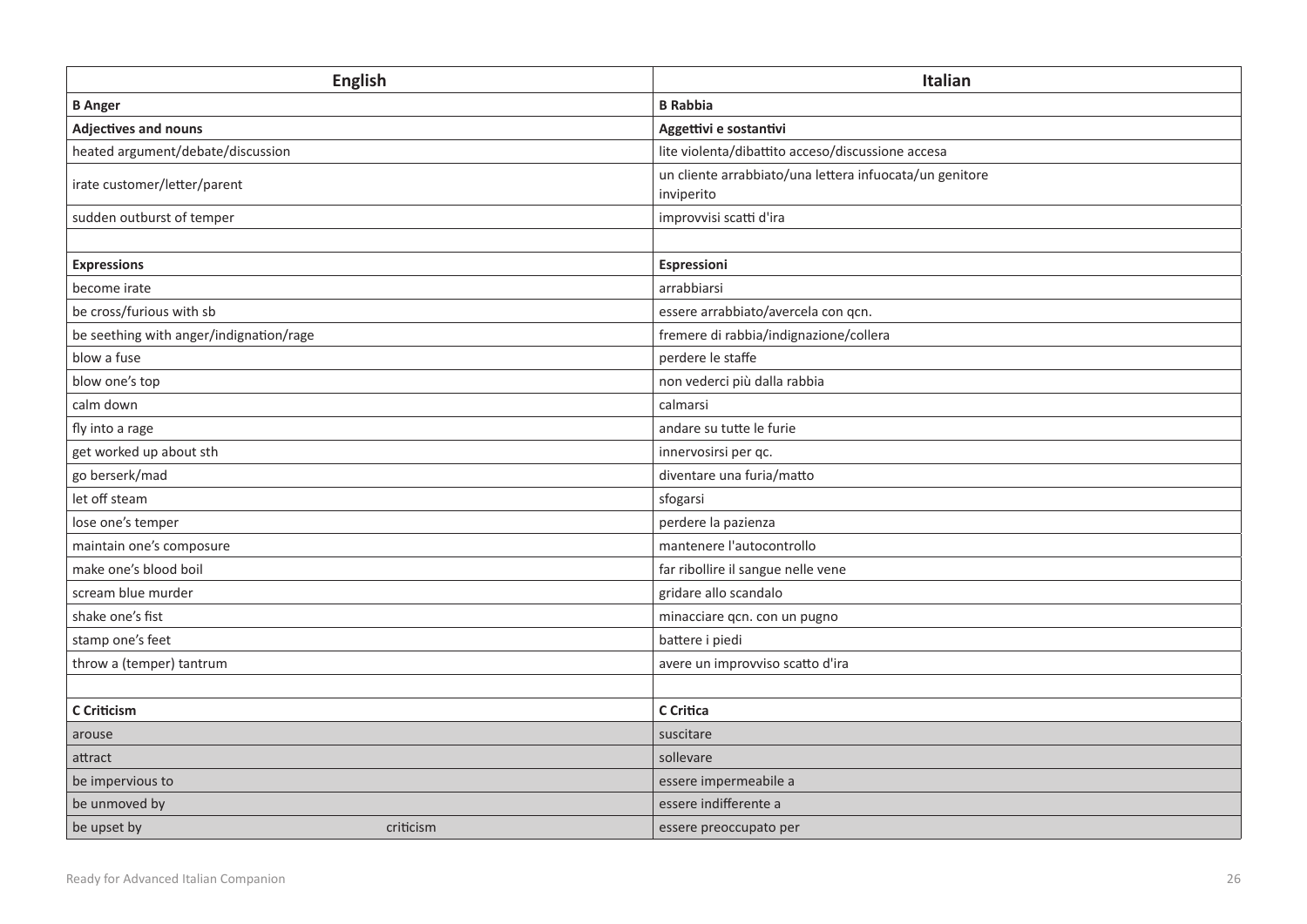| <b>English</b>                | Italian                          |
|-------------------------------|----------------------------------|
| come in for/under/up against  | ricevere/essere oggetto di       |
| draw                          | provocare                        |
| express                       | esprimere                        |
| criticism<br>give rise to     | dare luogo a                     |
| ignore                        | ignorare                         |
| meet with                     | riscontrare                      |
| overcome                      | superare                         |
| respond to                    | rispondere a                     |
| voice                         | esprimere                        |
|                               |                                  |
| considerable                  | significativa                    |
| constructive                  | costruttiva                      |
| fierce                        | feroce                           |
| growing                       | crescente                        |
| mounting<br>criticism         | crescente                        |
| severe                        | dura                             |
| strong                        | forte                            |
| unjust                        | immeritata                       |
| valid                         | sensata                          |
| widespread                    | diffusa                          |
|                               |                                  |
| <b>UNIT 10</b>                | UNITÀ 10                         |
| A Describing rooms and houses | A Descrivere le stanze e le case |
| <b>Adjectives</b>             | Aggettivi                        |
| bright and cheerful           | luminosa e allegra               |
| cramped and cluttered         | angusta e disordinata            |
| dark and dingy                | buia e squallida                 |
| light and airy                | semplice e ariosa                |
| neat and tidy                 | pulita e ordinata                |
| spic(k) and span              | pulita come uno specchio         |
| warm and cosy                 | calda e confortevole             |
|                               |                                  |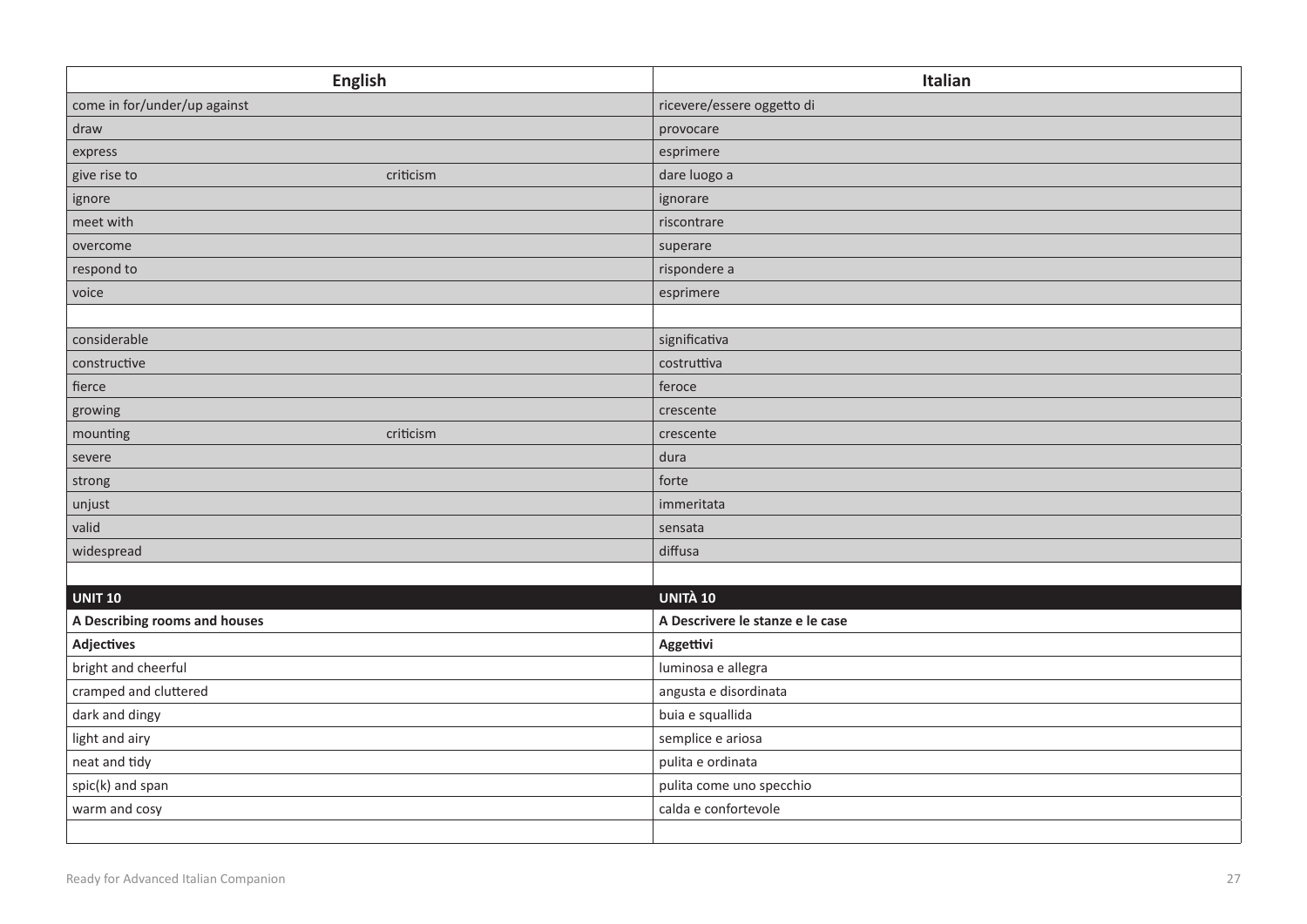| <b>English</b>                                                | Italian                                                                  |
|---------------------------------------------------------------|--------------------------------------------------------------------------|
| colourful                                                     | colorata                                                                 |
| dull                                                          | banale                                                                   |
| elegant                                                       | elegante                                                                 |
| gaudy                                                         | volgare                                                                  |
| roomy                                                         | ampia                                                                    |
| spacious                                                      | spaziosa                                                                 |
| tasteful                                                      | raffinata                                                                |
| tasteless                                                     | pacchiana                                                                |
| twee                                                          | vezzosa                                                                  |
|                                                               |                                                                          |
| <b>Adverbs</b>                                                | Avverbi                                                                  |
| badly/newly/poorly/solidly<br>built                           | male/di nuova costruzione/con scarsa cura/con<br>fondamenta solide       |
| lavishly/newly/richly/tastefully<br>decorated                 | con troppo sfarzo/da poco/sontuosamente/con gusto                        |
| comfortably/elegantly/simply/sparsely<br>furnished            | all'insegna della comodità/con eleganza/con<br>semplicità/con parsimonia |
| brightly/dimly/poorly/softly<br>lit                           | vivacemente/poco/male/lievemente                                         |
| centrally/conveniently/ideally/pleasantly<br>situated/located | in una posizione centrale/comoda/perfetta/piacevole                      |
|                                                               |                                                                          |
| <b>B Noise and sound</b>                                      | <b>B Rumori e suoni</b>                                                  |
| Voice, sound and noise                                        | Voci, suoni e rumori                                                     |
| booming                                                       | tonante                                                                  |
| deep                                                          | profonda                                                                 |
| hesitant                                                      | esitante                                                                 |
| high-pitched                                                  | acuta                                                                    |
| hoarse                                                        | rauca                                                                    |
| hushed<br>voice                                               | sommessa                                                                 |
| loud                                                          | forte                                                                    |
| low                                                           | bassa                                                                    |
| monotonous                                                    | monotona                                                                 |
| rough                                                         | brusca                                                                   |
| shrill                                                        | acuta                                                                    |
| squeaky                                                       | stridula                                                                 |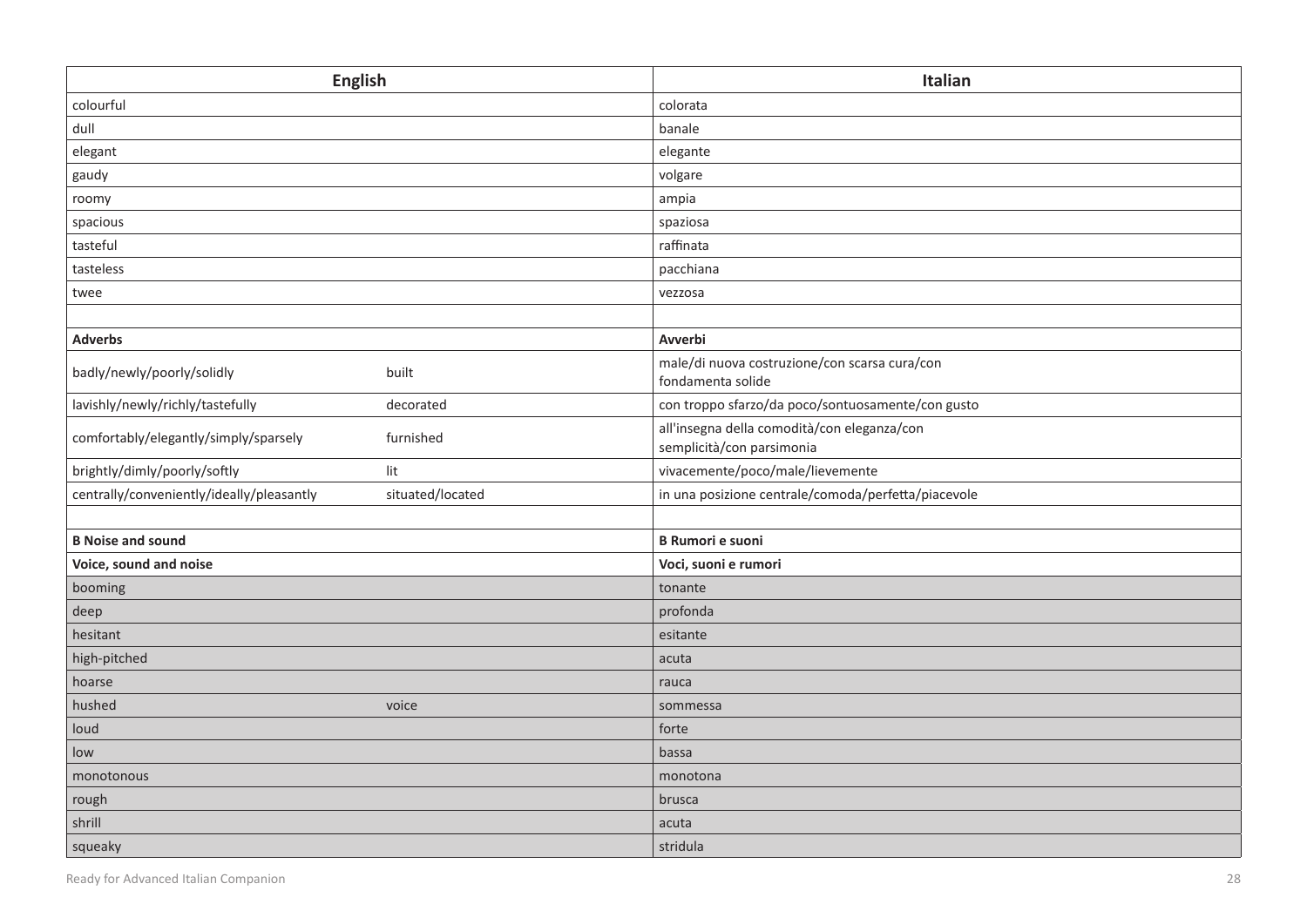| <b>English</b>      | Italian                |
|---------------------|------------------------|
|                     |                        |
| lose<br>your voice  | perdere                |
| lower               | abbassare              |
| raise               | alzare                 |
| shout at the top of | gridare a squarciagola |
|                     |                        |
| buzzing             | vivace                 |
| crashing            | tremendo               |
| creaking            | cigolante              |
| distant             | lontano                |
| distinctive         | distinto               |
| faint<br>sound      | vago                   |
| muffled             | attutito               |
| rumbling            | rombante               |
| rustling            | frusciante             |
| unmistakable        | inconfondibile         |
|                     |                        |
| detect              | avvertire              |
| $\mathsf{emit}$     | emettere               |
| make<br>a sound     | fare                   |
| produce             | produrre               |
| utter               | produrre               |
|                     |                        |
| background          | di sottofondo          |
| banging             | assordante             |
| constant            | incessante             |
| continuous          | continuo               |
| noise<br>excessive  | eccessivo              |
| incessant           | incessante             |
| loud                | forte                  |
| traffic             | del traffico           |
|                     |                        |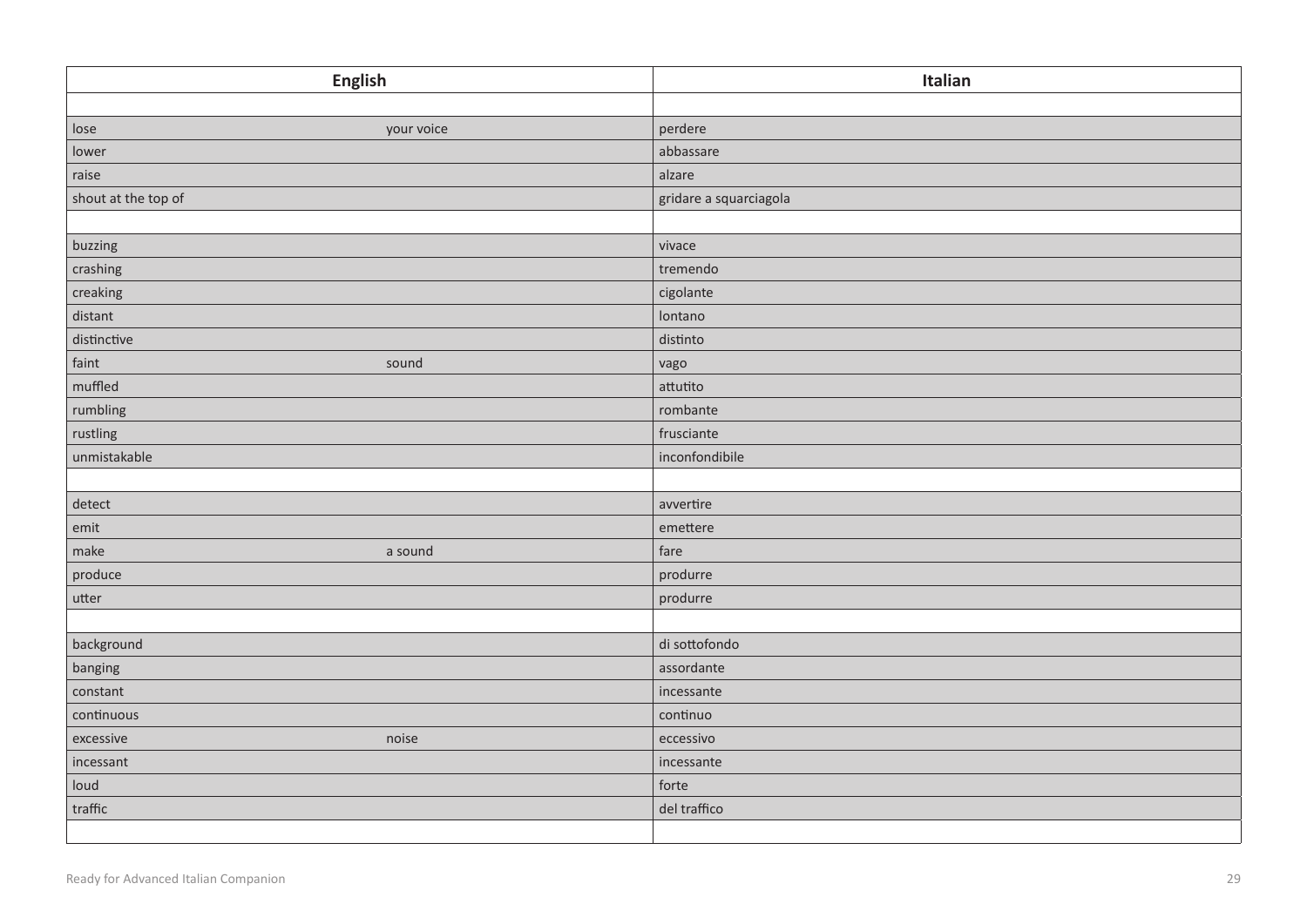| <b>English</b>                                     |                                 | Italian                                                                     |
|----------------------------------------------------|---------------------------------|-----------------------------------------------------------------------------|
|                                                    | dies down                       |                                                                             |
|                                                    | fades away                      |                                                                             |
| noise                                              | grows                           | il rumore                                                                   |
|                                                    | increases                       |                                                                             |
|                                                    | reverberates                    |                                                                             |
|                                                    |                                 |                                                                             |
| <b>Other noises</b>                                |                                 | Altri rumori                                                                |
| deafening                                          | applause/cheer/explosion        | assordante                                                                  |
|                                                    | music/roar/silence              |                                                                             |
| piercing                                           | cry/scream/shriek/whistle       | acuto                                                                       |
| rowdy                                              | behaviour/crowd/fans/party      | chiassoso                                                                   |
| bells                                              | chime/ring/tinkle               | le campane                                                                  |
| doors                                              | slam shut/click shut/creak open | le porte                                                                    |
| dogs                                               | bark/growl/whimper/whine        | i cani                                                                      |
| music/a radio/a television                         | blares out                      | la musica/la radio/la televisione                                           |
|                                                    |                                 |                                                                             |
|                                                    |                                 |                                                                             |
| <b>UNIT 11</b>                                     |                                 | UNITÀ 11                                                                    |
| Sight                                              |                                 | <b>Vista</b>                                                                |
| give sb a/an angry/blank/cold/knowing look         |                                 | rivolgere a qcn. uno sguardo arrabbiato/vuoto/freddo/                       |
|                                                    |                                 | complice                                                                    |
| take a/an close/critical/fascinating/in-depth look |                                 | osservare con occhio attento/critico/rivolgere uno                          |
| a/an familiar/impressive/rare/welcome sight        |                                 | sguardo curioso/approfondito<br>una scena familiare/commovente/rara/gradita |
| a breathtaking/spectacular/superb view             |                                 | una vista mozzafiato/spettacolare/eccezionale                               |
|                                                    |                                 | avere la vista annebbiata/vederci doppio/avere una                          |
| have blurred/double/poor/twenty-twenty vision      |                                 | vista debole/perfetta                                                       |
| a/an clear/idealistic/realistic/terrifying vision  |                                 | avere una prospettiva chiara/idealistica/realistica/<br>terrificante        |
| high/good/reduced/low/poor visibility              |                                 | alta/buona/ridotta/scarsa/poca visibilità                                   |
| be hidden from view                                |                                 | essere nascosto alla vista                                                  |
| be (in) visible to/with the naked eye              |                                 | essere (in)visibile a occhio nudo                                           |
| catch a glimpse of sb/sth                          |                                 | vedere di sfuggita                                                          |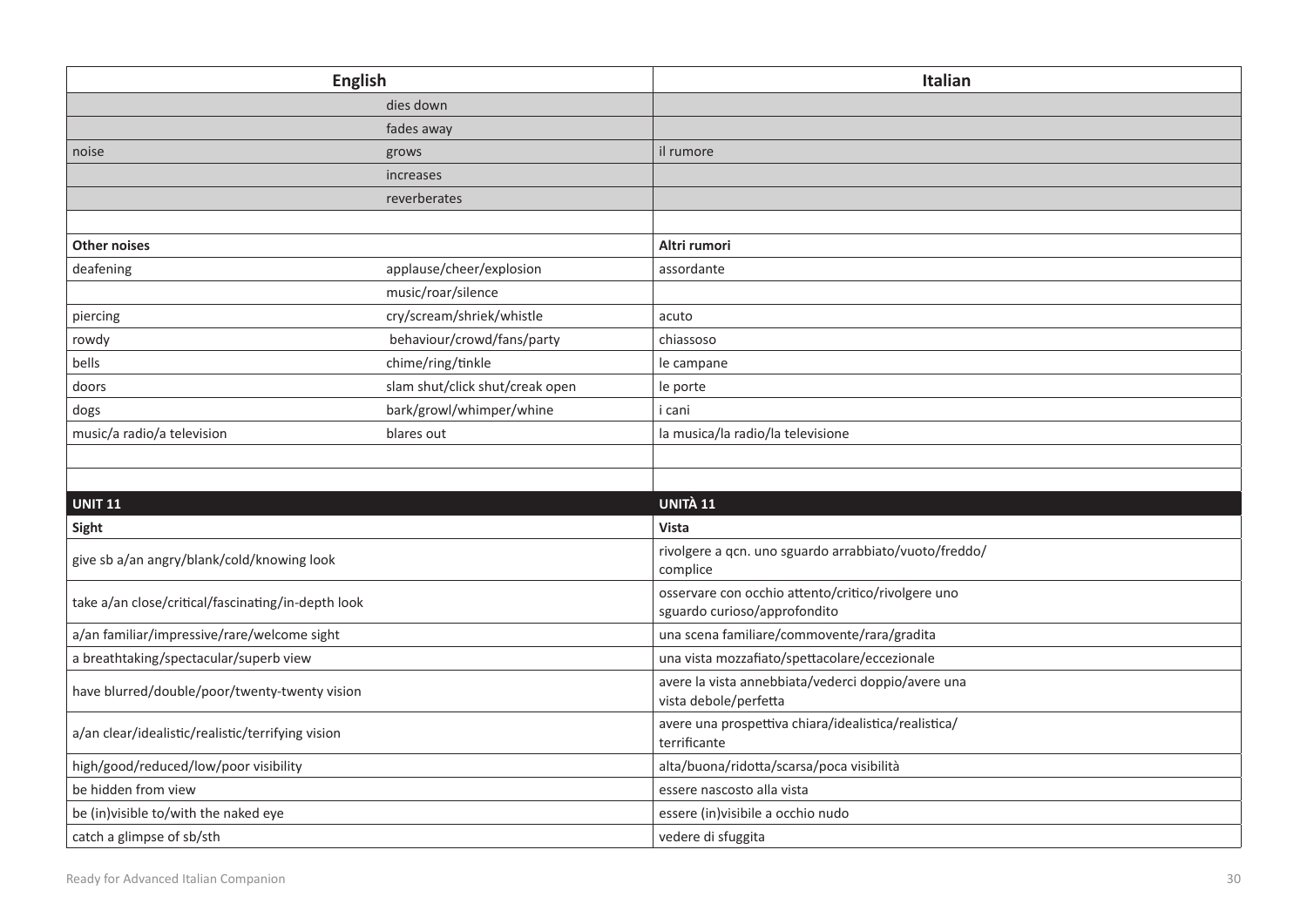| <b>English</b>                                  | <b>Italian</b>                                             |
|-------------------------------------------------|------------------------------------------------------------|
| catch one's eye                                 | attirare l'attenzione di gcn.                              |
| catch sight of sb/sth                           | intravedere qc./qcn.                                       |
| come into view                                  | emergere                                                   |
| have/take a look at sth                         | dare un'occhiata a qc.                                     |
| keep one's eye on sb/sth                        | tenere d'occhio qc./qcn.                                   |
| keep one's eyes open                            | tenere gli occhi aperti                                    |
| keep out of sight                               | rimanere nascosto                                          |
| lose sight of sb/sth                            | perdere di vista qc./qcn.                                  |
| at first sight/glance                           | a prima vista                                              |
| in full view of sb                              | sotto gli occhi di qcn.                                    |
| in the public eye                               | in pubblico                                                |
| in sight/view                                   | in bella vista                                             |
| on view/show/display                            | in mostra                                                  |
|                                                 |                                                            |
| <b>Read and write</b>                           | Leggere e scrivere                                         |
| a/an good/excellent/exciting read               | una lettura piacevole/ottima/emozionante                   |
| a/an avid/fast/slow/voracious reader            | un lettore appassionato/veloce/lento/insaziabile           |
| a freelance/prolific/struggling/talented writer | uno scrittore freelance/prolifico/in difficoltà/di talento |
| distinctive/familiar/legible/neat handwriting   | una grafia peculiare/familiare/leggibile/chiara            |
| read aloud/avidly/voraciously/widely            | leggere a voce alta/con fervore/avidamente/molto           |
| write clearly/legibly/neatly/                   | scrivere in modo chiaro/leggibile/ordinato                 |
| in rough/in plain language                      | linguaggio sboccato/chiaro                                 |
| put sth (down) in writing                       | mettere qc. per iscritto                                   |
| read sth out                                    | leggere qc. ad alta voce                                   |
| read too much into sth                          | attribuire troppa importanza a qc.                         |
| read up on sth                                  | documentarsi su qc.                                        |
| write a debt off                                | cancellare un debito                                       |
| write off to sb for sth                         | chiedere qc. a qcn.                                        |
| write notes up                                  | prendere appunti                                           |
| write out a cheque for (an amount)              | staccare un assegno per un importo di (quantità)           |
| write sth into a contract or law                | aggiungere qc. a un contratto o a una legge                |
|                                                 |                                                            |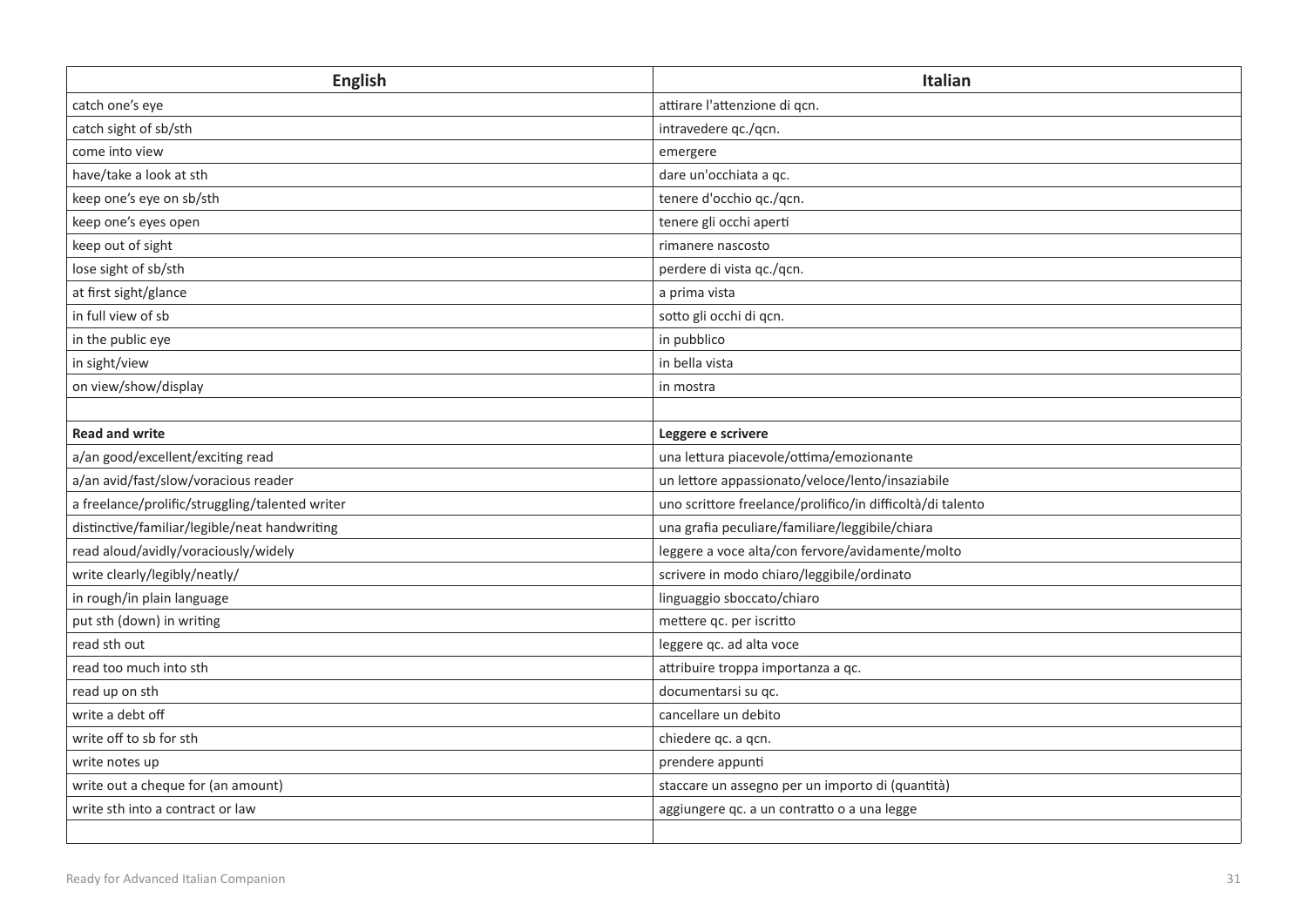| English                                             | Italian                                                                                            |
|-----------------------------------------------------|----------------------------------------------------------------------------------------------------|
| <b>UNIT 12</b>                                      | <b>UNITÀ 12</b>                                                                                    |
| A Expressions and phrases with work                 | A Espressioni e locuzioni in ambito lavorativo                                                     |
| administrative                                      | amministrativo                                                                                     |
| casual                                              | informale                                                                                          |
| charity                                             | di beneficenza                                                                                     |
| conservation                                        | di salvaguardia                                                                                    |
| construction<br>work                                | edile                                                                                              |
| consultancy                                         | di consulenza                                                                                      |
| freelance                                           | freelance                                                                                          |
| social                                              | sociale                                                                                            |
| voluntary                                           | volontario                                                                                         |
|                                                     |                                                                                                    |
| environment                                         |                                                                                                    |
| experience                                          |                                                                                                    |
| incentive<br>work                                   | lavoro                                                                                             |
| permit                                              |                                                                                                    |
| schedule                                            |                                                                                                    |
|                                                     |                                                                                                    |
| do all the donkey work                              | fare la parte meno interessante di un lavoro                                                       |
| do sb's dirty work                                  | fare il lavoro sporco per qcn.                                                                     |
| do some groundwork                                  | fare il lavoro preliminare                                                                         |
| have a good working knowledge of sth                | avere una conoscenza pratica di qc.                                                                |
| have a vigorous workout                             | fare un allenamento energico                                                                       |
| keep sth in good working order                      | mantenere qc. in buono stato                                                                       |
| work around the clock                               | lavorare 24 ore su 24                                                                              |
| work like a dog                                     | lavorare come un mulo                                                                              |
| work on one's (presentation, telephone, etc) skills | cercare di migliorare le capacità (di presentazione, di<br>conversazione telefonica, ecc.) di qcn. |
|                                                     |                                                                                                    |
| <b>B Attitude adverbials</b>                        | B Avverbi per descrivere atteggiamenti                                                             |
| amazingly                                           | sorprendentemente                                                                                  |
| apparently                                          | evidentemente                                                                                      |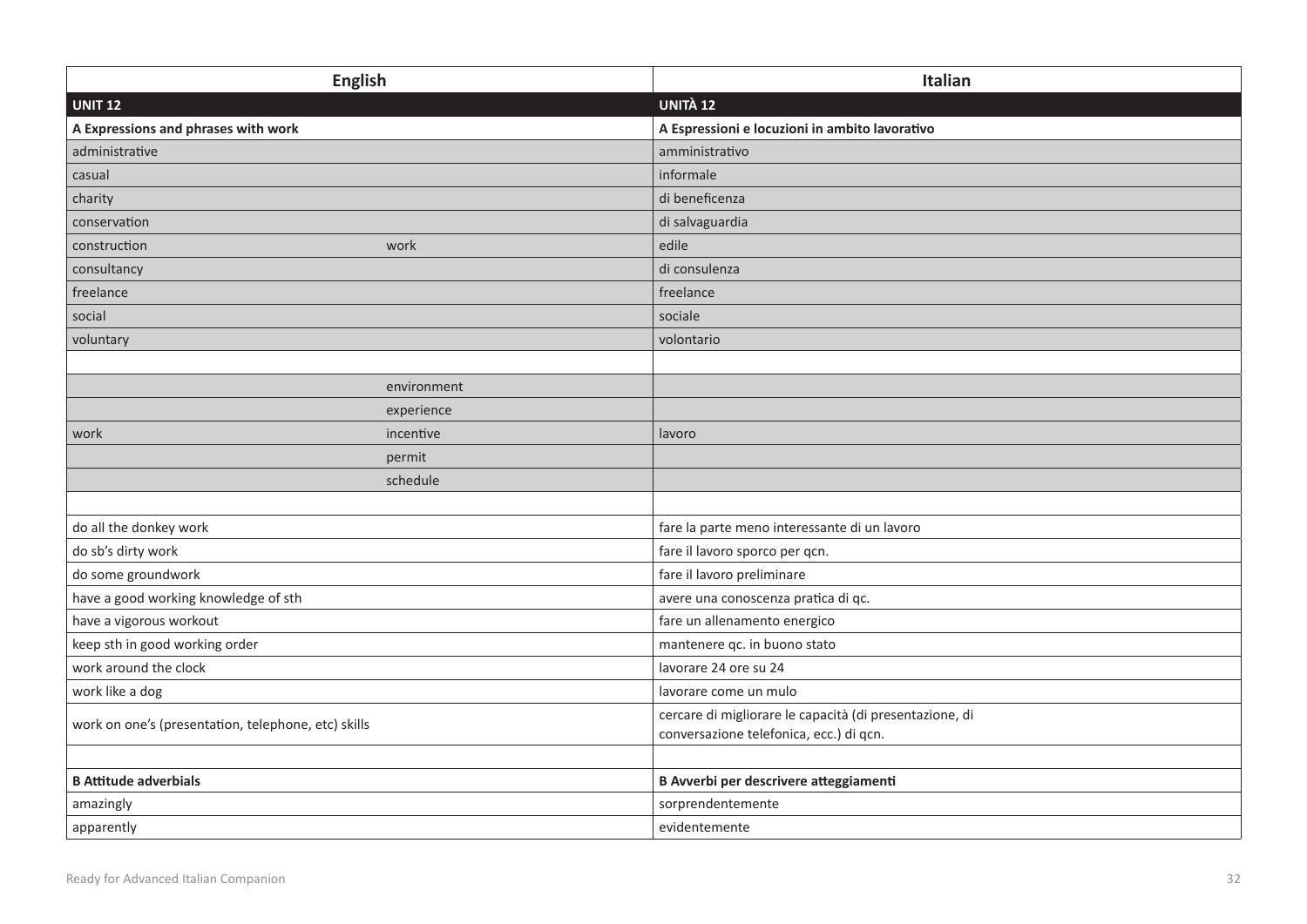| <b>English</b>     | Italian                    |
|--------------------|----------------------------|
| astonishingly      | incredibilmente            |
| (un)believably     | (im)plausibilmente         |
| clearly            | evidentemente              |
| conveniently       | opportunamente             |
| curiously          | stranamente                |
| disappointingly    | in modo deludente          |
| disturbingly       | in modo inquietante        |
| evidently          | chiaramente                |
| (un)fortunately    | (s)fortunatamente          |
| funnily            | curiosamente               |
| happily            | felicemente                |
| indisputably       | indiscutibilmente          |
| inevitably         | inevitabilmente            |
| interestingly      | in modo interessante       |
| ironically         | paradossalmente            |
| laughably          | in modo ridicolo           |
| luckily            | fortunatamente             |
| miraculously       | miracolosamente            |
| naturally          | naturalmente               |
| obviously          | ovviamente                 |
| personally         | personalmente              |
| predictably        | prevedibilmente            |
| presumably         | presumibilmente            |
| reassuringly       | in modo rassicurante       |
| regrettably        | disgraziatamente           |
| ridiculously       | assurdamente               |
| rightly            | giustamente                |
| sadly              | tristemente                |
| sensibly           | in modo avveduto           |
| strangely          | stranamente                |
| (not) surprisingly | in modo (non) sorprendente |
| understandably     | comprensibilmente          |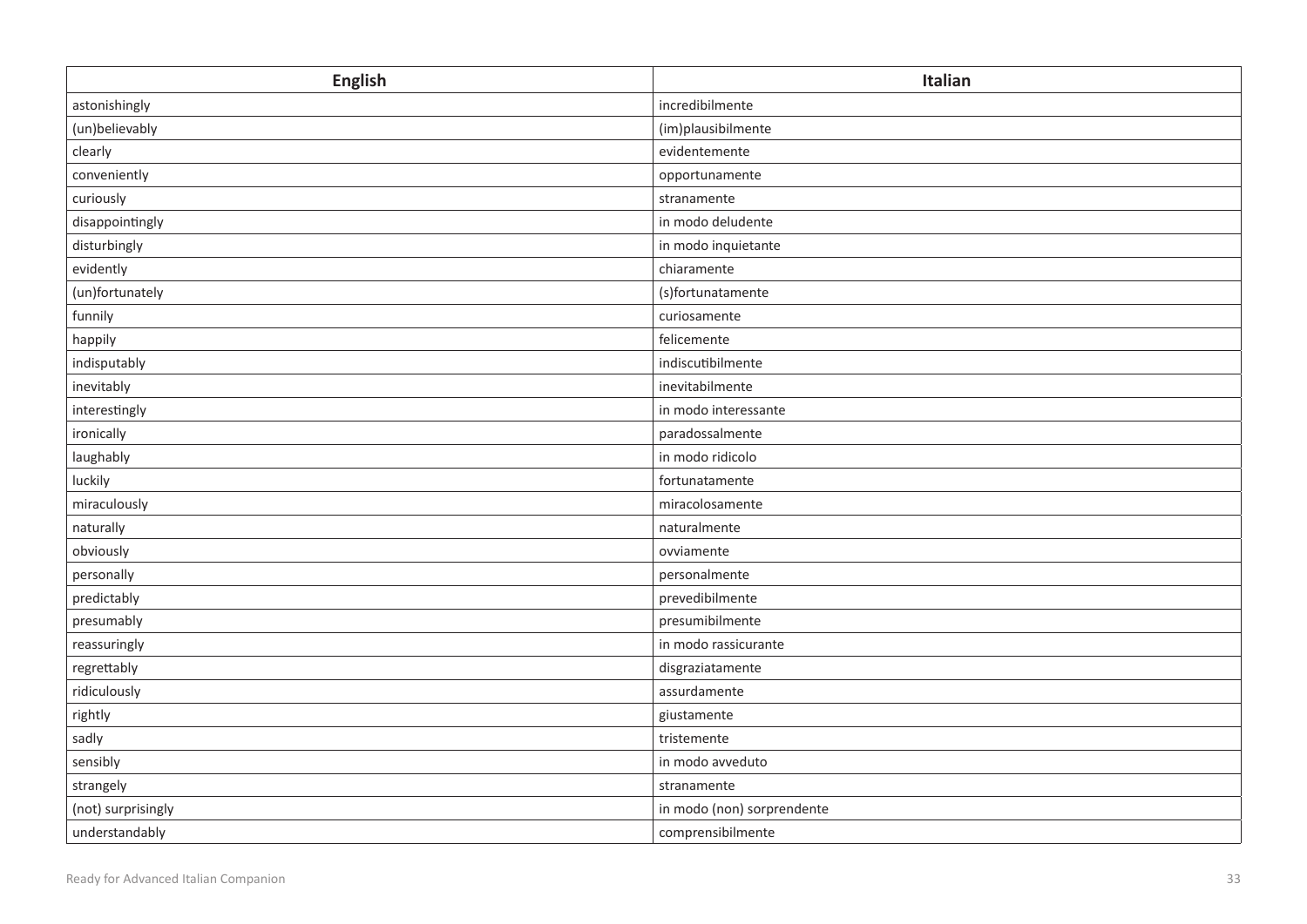| <b>English</b>              | Italian                                                   |
|-----------------------------|-----------------------------------------------------------|
| undoubtedly                 | indubbiamente                                             |
| unexpectedly                | inaspettatamente                                          |
| unmistakably                | in modo inequivocabile                                    |
| (un)wisely                  | (in)sensatamente                                          |
| worryingly                  | in modo preoccupante                                      |
|                             |                                                           |
| <b>UNIT 13</b>              | UNITÀ 13                                                  |
| A Eating and drinking       | A Mangiare e bere                                         |
| Verbs                       | Verbi                                                     |
| eat/drink up                | finire di mangiare/bere                                   |
| finish off                  | terminare                                                 |
| gulp (down)                 | trangugiare                                               |
| munch                       | masticare rumorosamente                                   |
| nibble                      | sgranocchiare                                             |
| pick at                     | mangiucchiare                                             |
| polish off                  | spazzolare                                                |
| sip                         | sorseggiare                                               |
| swallow                     | ingoiare                                                  |
| swig                        | tracannare                                                |
| wolf down                   | divorare                                                  |
|                             |                                                           |
| Adjectives and nouns        | Aggettivi e sostantivi                                    |
| favourite/side dish         | piatto preferito/contorno                                 |
| celebratory/soft drink      | brindisi/bevanda analcolica                               |
| big/fussy eater             | buongustaio/schizzinoso                                   |
| ready/square meal           | piatto pronto/pasto completo                              |
| raging thirst               | sete implacabile                                          |
|                             |                                                           |
| <b>Further expressions</b>  | Altre espressioni                                         |
| be famished/peckish/full up | essere molto affamato/avere un languorino/essere<br>pieno |
| I could eat a horse         | avere una fame da lupi                                    |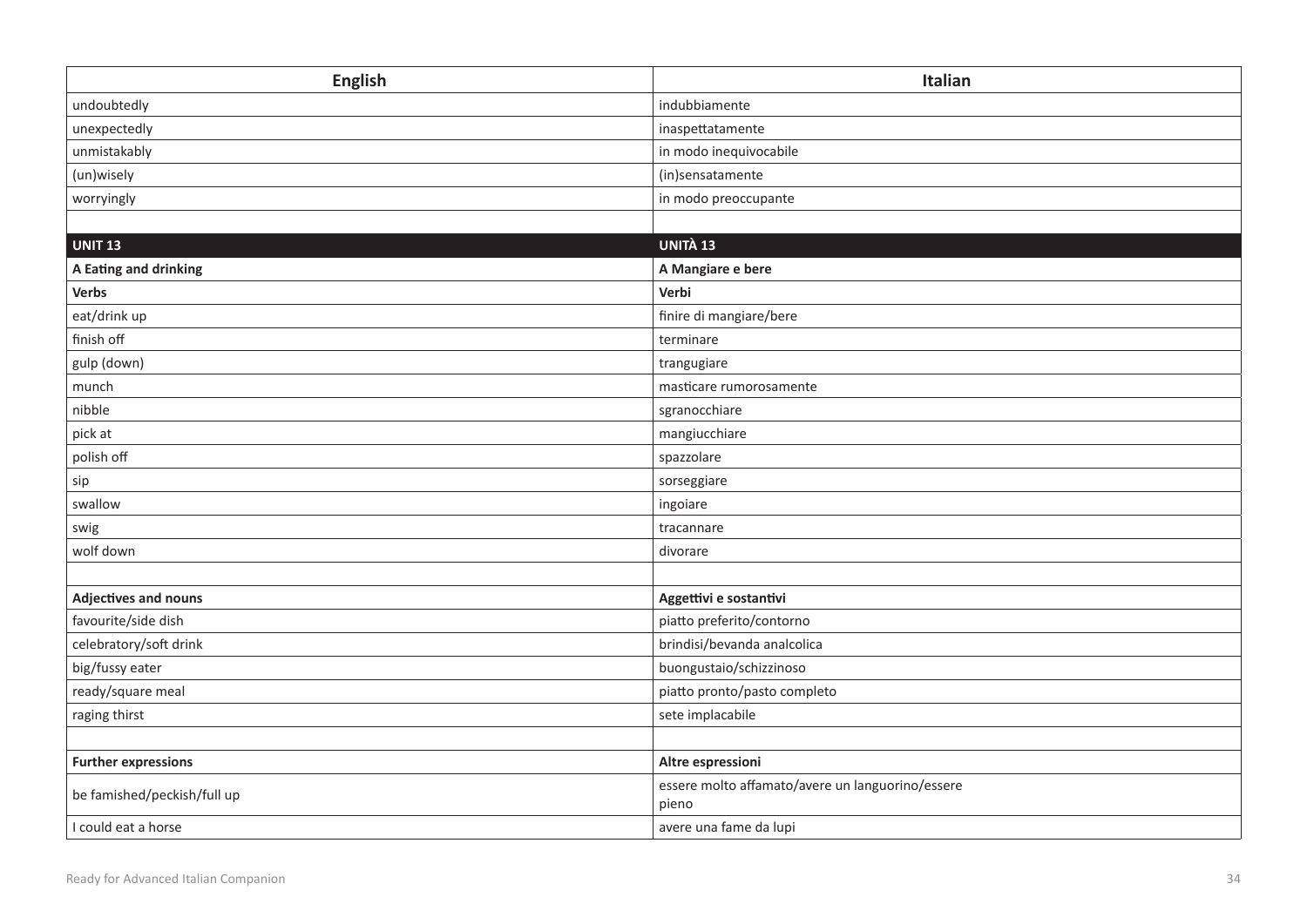| <b>English</b>                              | Italian                                                            |
|---------------------------------------------|--------------------------------------------------------------------|
| do sth on a full/an empty stomach           | fare qc. a stomaco pieno/vuoto                                     |
| eat into one's time/money                   | consumare il tempo/intaccare le finanze di qcn.                    |
| eat like a bird                             | mangiare come un uccellino                                         |
| eat one's words                             | doversi rimangiare qc.                                             |
| eat sb out of house and home                | mangiare tutto quello che c'è in casa                              |
| feel faint with hunger                      | non vederci più dalla fame                                         |
| hardly touch one's food                     | sfiorare a malapena il cibo                                        |
| have a sweet tooth                          | avere voglia di mangiare qc. di dolce                              |
| have sb eating out of your hand             | avere qcn. alla propria mercé                                      |
| lose one's appetite                         | perdere l'appetito                                                 |
| quench one's thirst                         | dissetarsi                                                         |
| satisfy one's hunger                        | sfamarsi                                                           |
| work up an appetite                         | farsi venire appetito                                              |
|                                             |                                                                    |
| <b>B</b> Deception                          | <b>B</b> Inganno                                                   |
| <b>Collocations</b>                         | Collocazioni                                                       |
| appearances can be deceptive                | le apparenze spesso ingannano                                      |
| fraudulent claims/practices/trading         | dichiarazioni fraudolente/azioni disoneste/traffici<br>fraudolenti |
| misleading impression/information/statement | impressione/informazione/dichiarazione fuorviante                  |
| deceptively easy/simple/straightforward     | apparentemente facile/semplice/chiaro                              |
| fraudulently obtain/use                     | ottenere/usare con l'inganno                                       |
| misleadingly referred to as/termed/called   | chiamato/definito/denominato in modo improprio                     |
| credit card/electoral/tax fraud             | truffa con carte di credito/brogli elettorali/frode fiscale        |
|                                             |                                                                    |
| <b>Verbs</b>                                | Verbi                                                              |
| be fooled/deceived/tricked by sb            | essere preso in giro/ingannato/raggirato da qcn.                   |
| cheat at sth                                | barare a gc.                                                       |
| deceive sb into doing sth                   | indurre qcn. con l'inganno a fare qc.                              |
| fall for (a trick)                          | farsi ingannare da                                                 |
| see through sb's lies/promises              | non farsi ingannare dalle bugie/promesse di qcn.                   |
| swindle sb out of sth                       | estorcere qc. a qcn. con l'inganno                                 |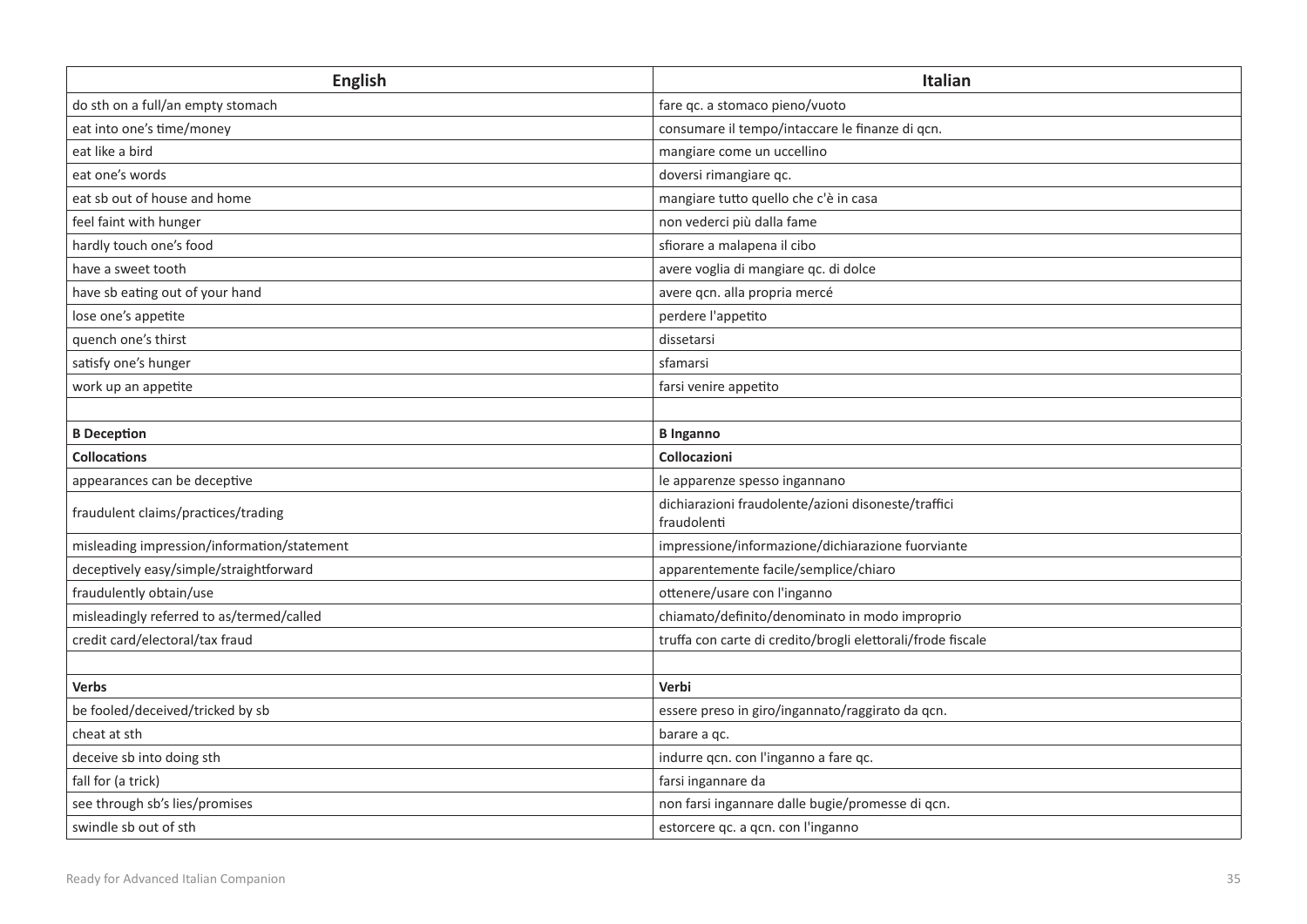| <b>English</b>          |                                                      | Italian                               |
|-------------------------|------------------------------------------------------|---------------------------------------|
| take sb for a ride      |                                                      | raggirare qcn.                        |
| take sb in              |                                                      | imbrogliare qcn.                      |
| tell a lie              |                                                      | raccontare una bugia                  |
| trick sb into doing sth |                                                      | indurre qcn. con l'inganno a fare qc. |
| trick sb out of sth     |                                                      | sottrarre qc. a qcn. con l'inganno    |
|                         |                                                      |                                       |
| <b>C</b> Intensifiers   |                                                      | C Rafforzativi                        |
| acutely                 | aware/conscious/embarrassed/sensitive                | davvero molto                         |
| bitterly                | cold/disappointing/opposed/resentful                 | duramente                             |
| deeply                  | committed/concerned/moving/suspicious                | profondamente                         |
| desperately             | disappointed/keen/lonely/worried                     | disperatamente                        |
| entirely                | different/free of charge/new/wrong                   | completamente                         |
| fully                   | aware/booked/clothed/equipped/justified              | pienamente                            |
| highly                  | gifted/influential/promising/talented                | estremamente                          |
| hugely                  | expensive/popular/successful/talented                | incredibilmente                       |
| perfectly               | acceptable/capable/clear/good/normal/<br>safe        | perfettamente                         |
| seriously               | affected/ill/injured                                 | gravemente                            |
| totally                 | different/(in)dependent/unexpected/<br>unnecessary   | totalmente                            |
| utterly                 | disgraceful/exhausted/opposed/ridiculous             | completamente                         |
| wholly                  | inadequate/inappropriate/unacceptable/<br>unexpected | totalmente                            |
|                         |                                                      |                                       |
| <b>UNIT 14</b>          |                                                      |                                       |
| <b>Money</b>            |                                                      | Denaro                                |
| counterfeit             |                                                      | denaro contraffatto                   |
| housekeeping            |                                                      | denaro per le spese domestiche        |
| pocket                  |                                                      | paghetta                              |
| prize                   | money                                                | premio in denaro                      |
| ransom                  |                                                      | soldi del riscatto                    |
| redundancy              |                                                      | buonuscita                            |
| sponsorship             |                                                      | soldi per la sponsorizzazione         |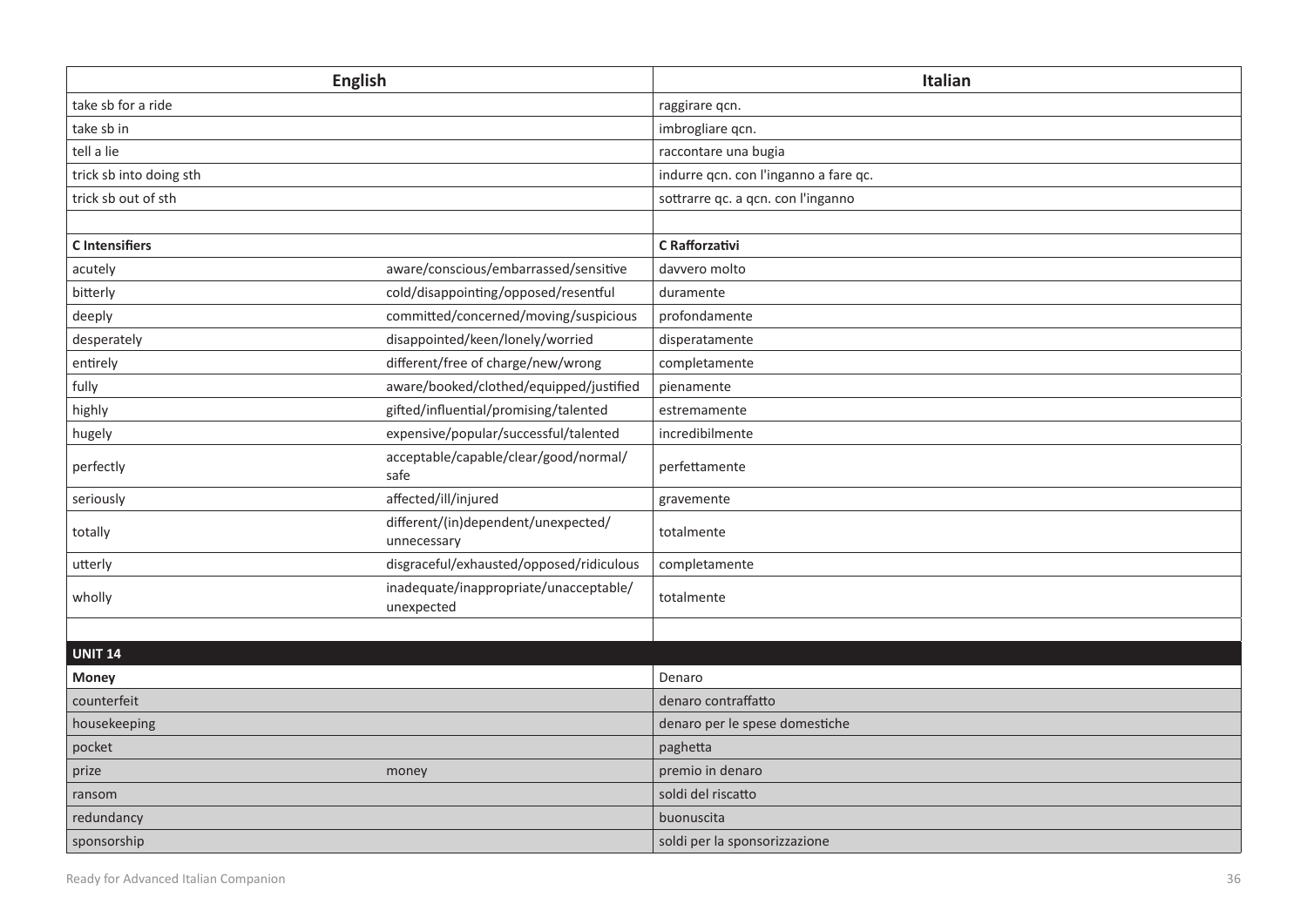| <b>English</b>    |                                                   | Italian              |
|-------------------|---------------------------------------------------|----------------------|
|                   |                                                   |                      |
|                   | in advance                                        |                      |
|                   | in arrears                                        |                      |
| pay for something | in cash                                           | pagare per qc.       |
|                   | in full                                           |                      |
|                   | in instalments                                    |                      |
|                   | on expenses                                       |                      |
|                   |                                                   |                      |
|                   | at auction                                        |                      |
|                   | in the sales                                      |                      |
| buy sth           | on credit                                         | comprare qc.         |
|                   | on hire purchase                                  |                      |
|                   | on impulse                                        |                      |
|                   |                                                   |                      |
| borrow            | heavily                                           | chiedere un prestito |
| pay               | generously/handsomely                             | pagare               |
| save              | carefully/hard                                    | risparmiare          |
| spend             | extravagantly/freely/wisely                       | spendere             |
| invest            | foolishly/heavily/wisely                          | investire            |
| borrow            | an idea/a phrase/a word                           | prendere in prestito |
| pay               | attention/a compliment/one's respects/<br>tribute | rivolgere/porgere    |
| save              | effort/energy/time                                | risparmiare          |
| lend              | assistance/credibility/support/weight             | prestare/dare        |
| owe sb            | an apology/an explanation/a favour                | dovere a qcn.        |
|                   |                                                   |                      |
|                   |                                                   |                      |
|                   |                                                   |                      |
|                   |                                                   |                      |
|                   |                                                   |                      |
|                   |                                                   |                      |
|                   |                                                   |                      |